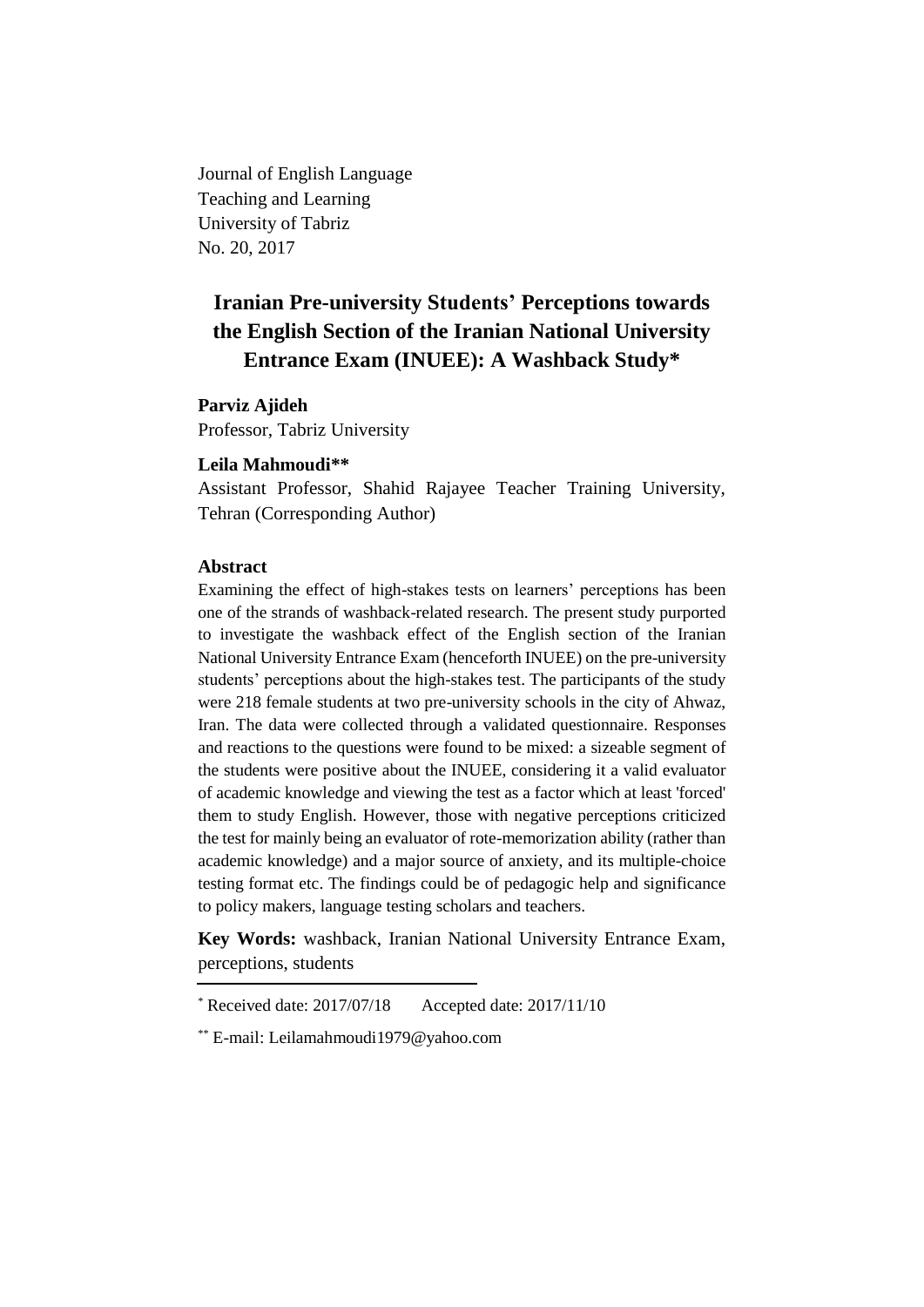#### **Background of the Study**

The concept of washback has been explored and defined from various vantage points. Washback (Alderson & Wall, 1993) or backwash (Biggs, 1995, 1996) generally refers to the influence of testing on teaching and learning. Washback effect of a test could be either negative or positive. Alderson and Wall (1993) defined negative washback as the undesirable influence of a test on teaching and learning. Shohamy, Donista-Schmidt, and Ferman (1996) pointed out that negative washback occurs when teachers experience a high level of anxiety, fear, and pressure to cover the material, because they feel that their job performance is assessed by students' test scores. However, positive washback generally refers to the beneficial influence of tests and examinations on teaching and learning. In positive washback students are usually encouraged and motivated to work harder, teachers and learners fulfill their teaching and learning goals and teachers pay more attention to students' interests and needs (Alderson &Wall, 1993).

Reviewing the literature reveals that the washback effect of highstakes tests has been approached and investigated from various perspectives in different contexts and countries. One of the strands of washback-related research has been the investigation of the effect of the high-stakes tests on learners' perceptions. According to Hughes (1993) and Bailey (1996), teachers and learners are the most frequently investigated participants in washback studies; they argue that as these participants' perceptions could directly influence their action (i.e., teaching or learning), understanding how they perceive the test is very crucial in washback studies. Bailey (1996) further contends that students' perceptions and views towards the high-stakes tests should not be taken for granted as "learners are the key participants whose lives are most directly influenced by language testing washback" (Bailey, 1999, p. 14). In the pertinent literature a larger number of studies (e.g., Cheng, 2004; Lumley & Stoneman, 2000;Mahmoudi, 2013; Ozmen, 2011) have addressed themselves with the investigation of the teachers' perceptions towards the high-stakes tests whereas a smaller number of studies have sought to examine the learners' perceptions about the tests (e.g., Li, 1990; Weili, 2010; Zhao, 2006). For instance, Cheng (2004) who used a questionnaire to find out teachers' attitudes toward the modified Hong Kong Certificate of Education Examination (HKCEE)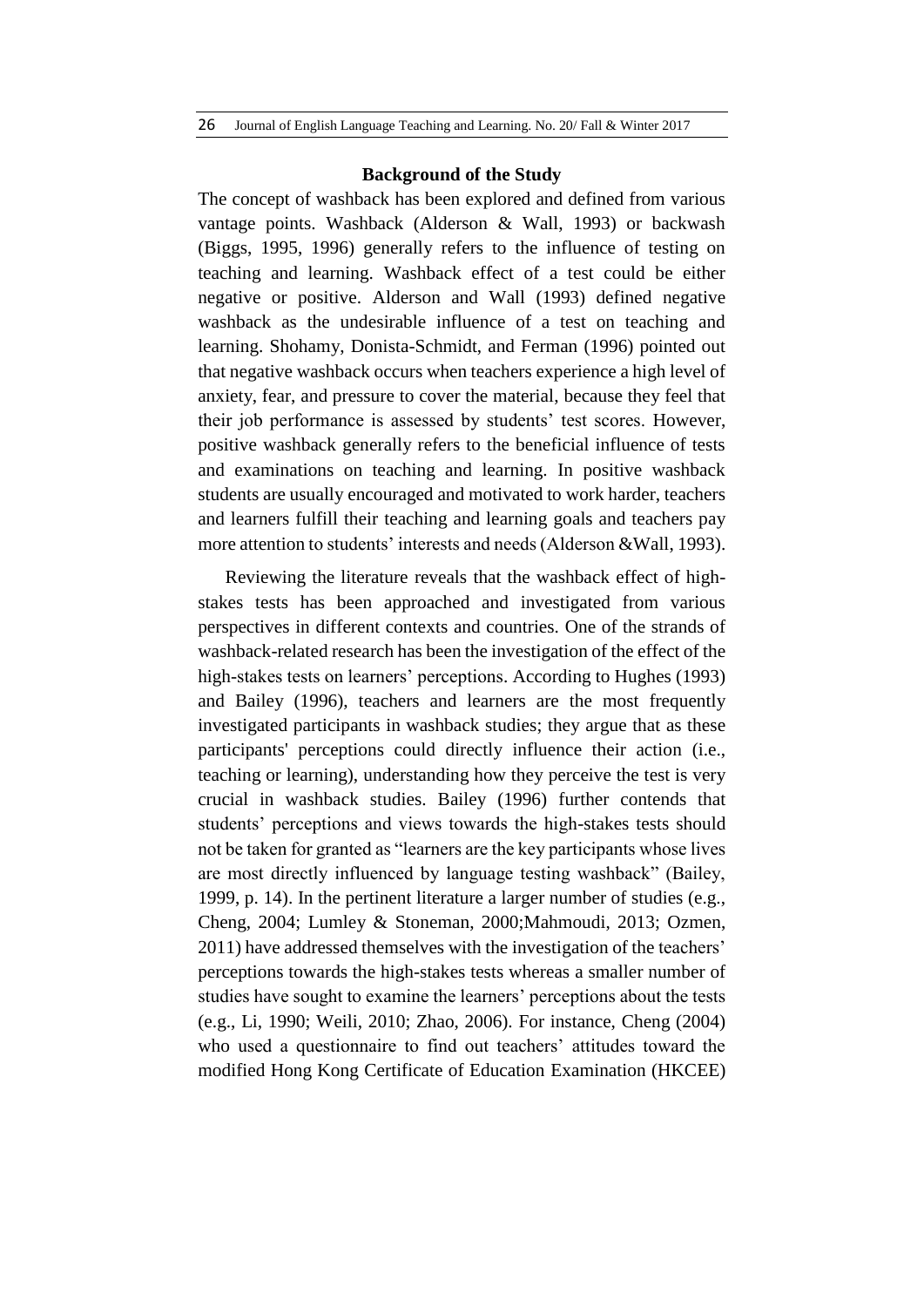reported that the teachers' reaction to the modified test was positive and their initial tensions and worries decreased. Teachers in Ozmen's study (2011) believed that the "Selection Examination for Professional Posts in Public Organizations" (SEPPPO) in Turkey exerted negative washback effects on the both students and teachers. In Iran, Mahmoudi's (2013) study, which investigated the perceptions of preuniversity teachers towards the Iranian National University Entrance Exam, revealed that teachers' perceptions towards the test were mixed (i.e., both negative and positive). Given the objective of the present study which is to investigate the washback effect of the INUEE on the pre-university students' perceptions about the English section of the high-stakes test, a brief review of the studies dealing with learners' perceptions towards the high-stakes tests is provided below.

In China, Zhao (2006) investigated the attitudes of Chinese university students toward the College English Test (CET) and the relationship between their attitudes and their test performance. The findings indicated that students were motivated to do well on the CET-4 despite being uncertain about their ability to perform well on the test. In USA, Reynolds (2010) analyzed the washback effect of the TOEFL test on the learners' perceptions. The results of the study showed that the meanings of washback for students can be investigated in terms of whether or not the TOEFL preparation process is useful for students and can meet their needs. The descriptive interpretations revealed that the more confident students were regarding English and TOEFL, the more negative washback they perceived for their English language learning. They believed that some factors such as students' attitudes and motivation, authentic contexts and materials for English practice along with teacher's pedagogy had constructed the washback effect of TOEFL on learning. In China, Weili (2010) looked into the washback effect of the listening comprehension subtest of New College English Test (CET 4) on language learners. The study found that students held both positive and negative perceptions about the test. For instance, while the students were found to be positive about the objective aspects of the listening subtest, they were subjectively unsatisfied by the subtest's difficulty, its time allotment, and its score report.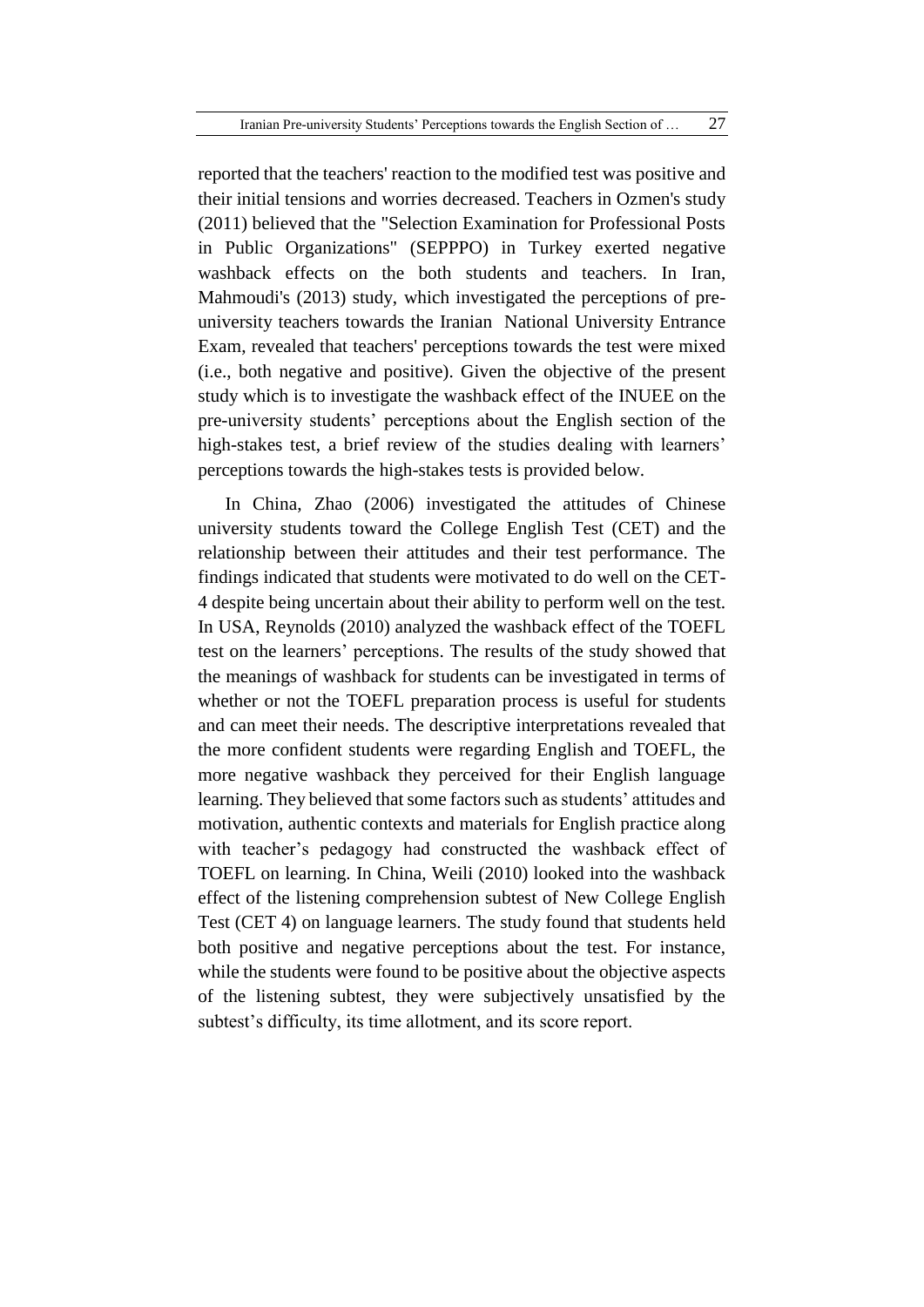#### 28 Journal of English Language Teaching and Learning. No. 20/ Fall & Winter 2017

In the educational context of Iran, a number of studies have been conducted to find out the participants' perceptions towards the washback effect of the INUEE. For instance, Razmjoo (2004) investigated teachers' and learners' perceptions regarding the impact of the INUEE on teachers' teaching. Ghorbani (2008) investigated the nature and scope of the INUEE on pre-university English teachers' curricular planning based upon teachers' perceptions. Salehi and Salehi (2011) investigated the teachers' perceptions towards the washback effect of the INUEE on using Information and Communication Technology (ICT) in English classrooms in the city of Isfahan. Salehi and Yunus (2012) investigated the high school English teachers' perceptions about the INUEE in the city of Isfahan. A questionnaire was administered for data collection. The findings of their study revealed that the teachers' perceptions were negatively influenced by the test. Overall, by comparing and contrasting the washback studies conducted in the context of Iran, it could be deduced that the learners' perceptions about the effect of the INUEE on their English learning as well as the influence of factors other than the washback effect of the INUEE on their English learning has yet to be investigated. The present study aims to be a step in this direction: to investigate the washback effect of the INUEE on the pre-university students' perceptions about the high-stakes test. The study, in fact, seeks to find the answer to the following research question: *How does the INUEE affect students' perceptions towards English language learning?*

# **Methodology**

# **Participants and instrumentation**

The participants of the study were 218 pre-university female students whose ages ranged from 17 to 19. The study was carried out in six classes of two pre-university schools in the city of Ahwaz, Iran.

The questionnaire used in Hwang's (2003) study was adopted to be used as it was considered the most comprehensive and relevant instrument available for the purpose of the present study. The questionnaire consisted of the following sections: 1. Personal information; 2. Awareness of the INUEE; 3. Attitude towards the INUEE; 4. Attitude towards the textbook, and 5. Their English learning. Besides the open-ended questions, ranking type questions, yes/no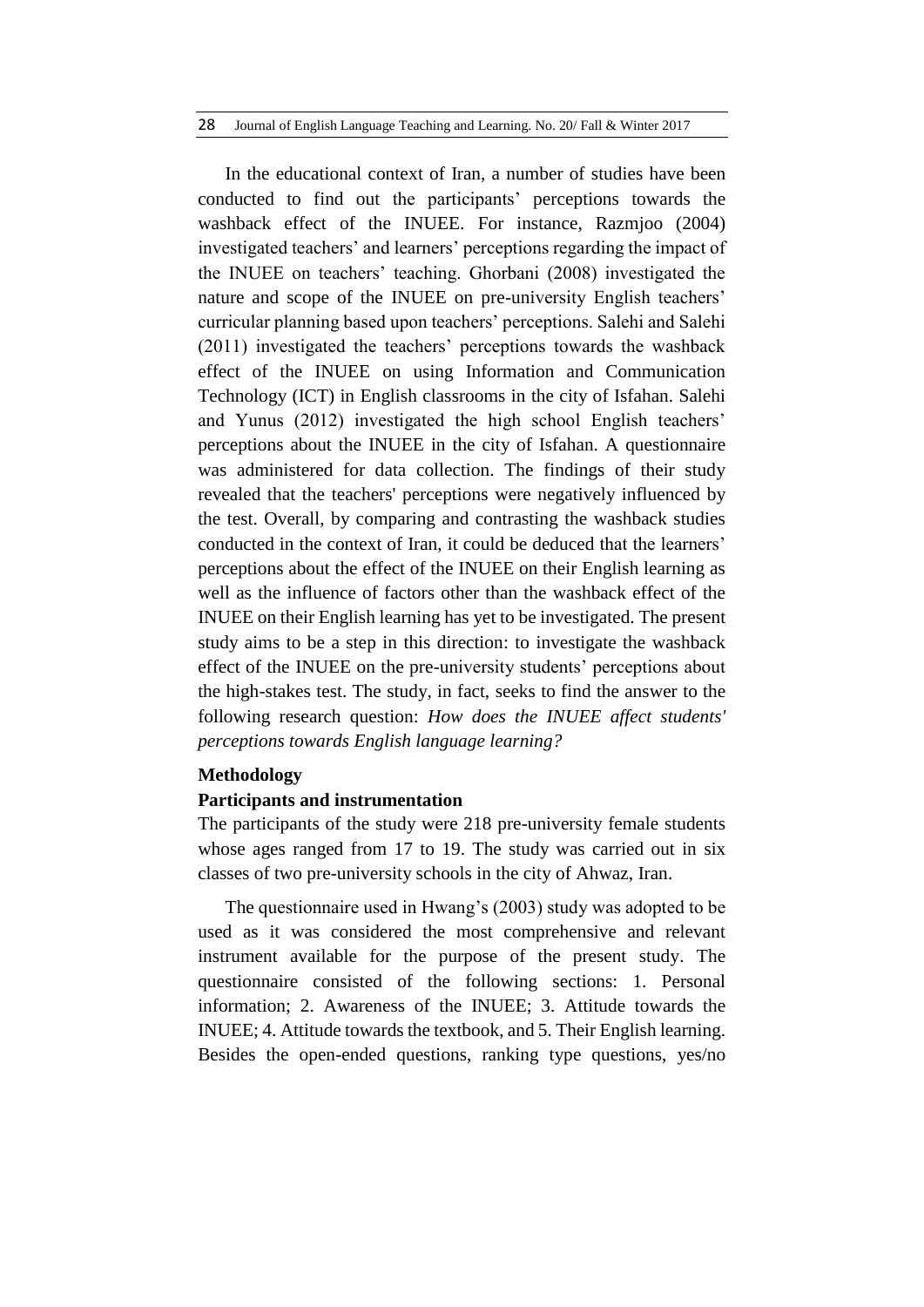questions, and Likert scale questions, some blank spaces were also designated in the questionnaires for the respondents' possible further comments and explanations.

The instrument's validity and reliability was taken into consideration. To ensure the validity, a panel of experts (two university lecturers and three PhD candidates in TESL) evaluated and found the content of questionnaire appropriate in terms of addressing the objective of the study adequately; however, they all envisaged that the students would encounter problems with understanding and responding to the questions of the questionnaire in English. Therefore, the English version was translated into Persian. In order to preserve the validity of the original questionnaire, the back-translation procedure (from Persian into English) was done by two PhD students of TESL. The translated version of the questionnaire was administered to a class with 34 preuniversity students as a pilot study. Cronbach's alpha was calculated for the internal consistency reliability of each subscale of the questionnaire. Based on George and Mallery's (2003, p. 231) categorization, Cronbach's alpha reliability was found to be either "good" or "acceptable".

# **Data Collection and Analysis**

Ethical imperatives were taken into consideration for conducting the study. The participants were assured of the confidentiality of their identities and the information provided by them. They were also informed that their participation was voluntary and they could stop it at any time without any problem. Having the consent of the participants, the researcher explained the purpose of the study in detail and described the merits of carrying out this research to the students. The questionnaire was subsequently administered to 218 students.

As for the analysis of the data collected through the questionnaires, the students' responses were examined through the application of frequency counts, and were presented in percentages. In order to identify a total student response, a total answer for each question across the questionnaire was calculated. Quantification was restricted to describing the frequency and percentage of the responses (descriptive statistics). As for the analysis of qualitative data (i.e., respondents' further comments and explanations), the responses were subjected to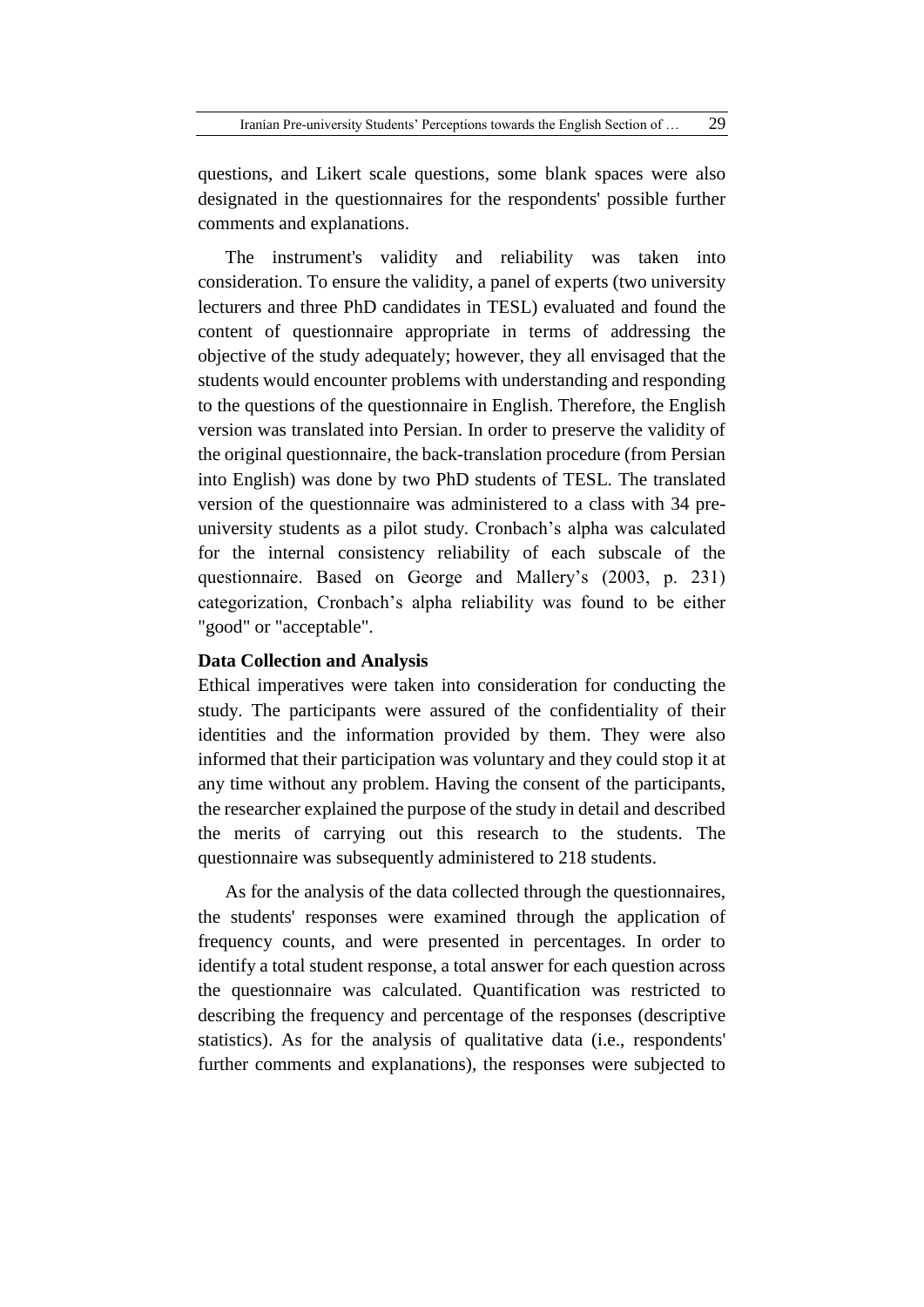content analysis through which common themes were identified and categorized.

# **Findings of the Study**

In this section, we report and describe the students' responses to the questions of the questionnaire along with some sample notes provided by some of the respondents in their questionnaires.

#### **Students' Perceptions about the INUEE**

As part of their personal information, the students were asked whether they had had any tutoring or test coaching in preparation for the INUEE. The elicited responses regarding coaching are presented in Table 1 below. Based on their responses, the students could be categorized into three groups: 1. the first group who had never had any tutors; 2. the second group who had had either tutors or participated in prep schools; 3. the third group who had registered only in prep schools.

#### Table 1 Students' Personal Information

|                                                                                               |     | Frequency Percentage |
|-----------------------------------------------------------------------------------------------|-----|----------------------|
| Students who had never had any tutors.                                                        | 37  | 16.97%               |
| who had had either<br><b>Students</b><br>tutors.<br>$\alpha$<br>participated in prep schools. | 106 | 48.62%               |
| Students who had registered only in prep<br>schools.                                          | 75  | 34.40%               |

The first group (16.97%), who had never had any tutors, included those students who believed in self-study and adequacy of the supplementary books to cope with the test. They reported that in order to get prepared for the INUEE, they had their own self-study only. Some of them pointed out that it was not difficult for them to practice the sample tests as they had a pile of supplementary books or the INUEE practice tests which could help them get ready for the test. In addition, they believed that there was no point attending the exam prep schools because they were exposed to sufficient amount of test coaching and practice for the INUEE in their regular English classes at schools. Here are two sample quotations from the questionnaires: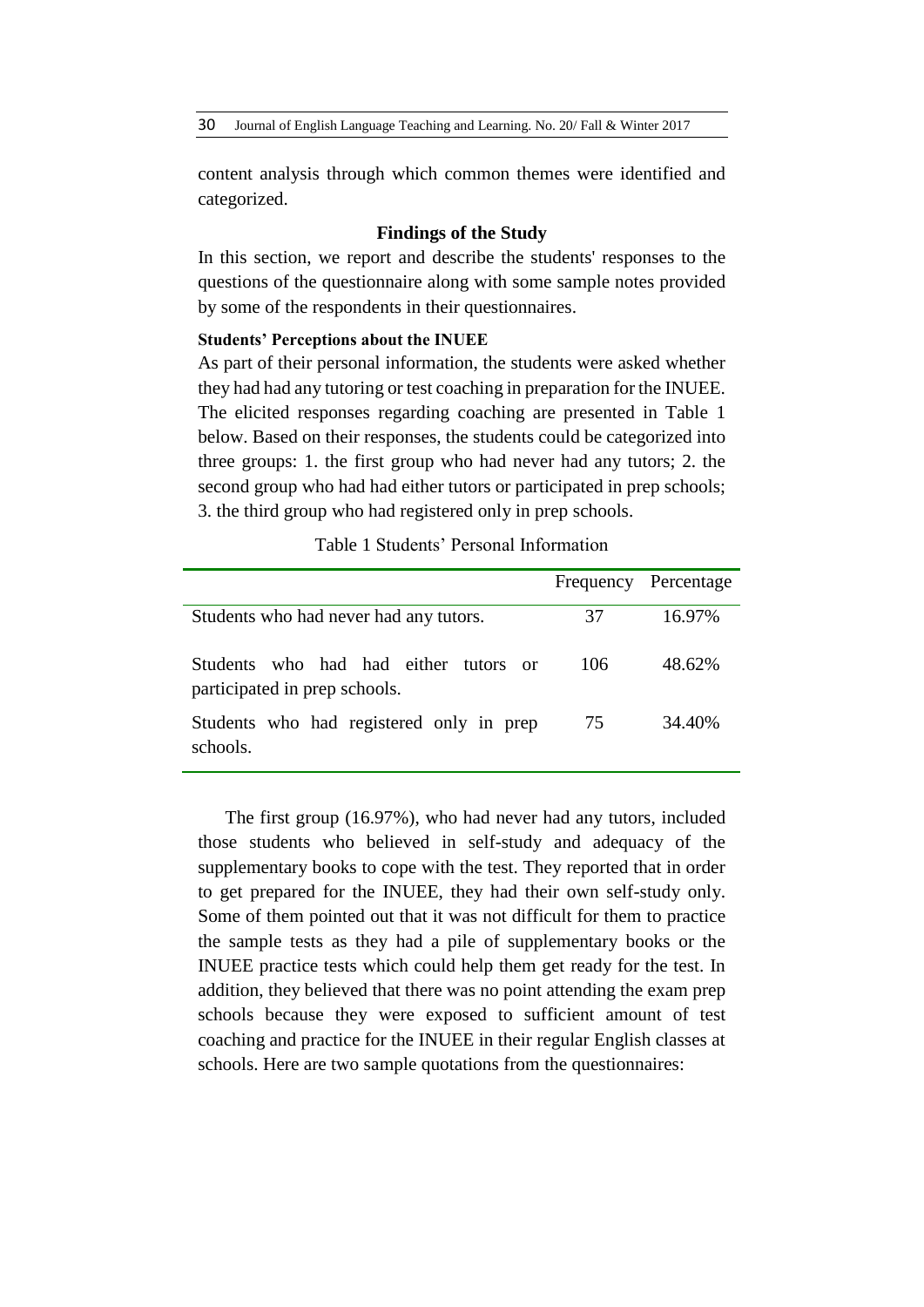*-I would rather stay home and practice for the INUEE. Going to prep schools only wastes our time in the streets [traffic jams]. Furthermore, the cost of prep schools is too high and my family cannot afford it…*

*-I used to go to prep schools for a short period of time and after a few sessions I decided not to continue the classes any longer, because they were giving us the tests every session and I was receiving low scores in the tests. This immensely de-motivated me and left me feel hopeless and disappointed…*

The second group of respondents (48.62%) believed that in order to cope with the test, they had to have tutors or participate in prep schools for all the subject matters. They were enrolled not only in English classes but also in classes for other subject matters such as mathematics, physics, chemistry, biology, etc. Two of their further comments are provided as follows:

*-If anyone really wants to pass the test, she should go to prep schools…in prep schools students learn very helpful techniques to answer the multiple-choice questions…*

*-I am sure that going to prep schools is very important because we learn the tricks and strategies to easily find the correct choices of the INUEE test…they also teach the students how to manage the time in order to answer all the questions…*

The third group (34.40%) consisted of those students who were only enrolled in prep schools. They considered prep schools to be very helpful for those who wanted to pass the test. Two of the students' additional comments are provided below.

*-I decided to go to private English institutes because I felt that in my school classes I did not learn enough to be able to cope with the INUEE….*

*-There are many supplementary books in my bookshelf which can make me familiar with the format of the INUEE, but I prefer to go to prep school because they teach us the*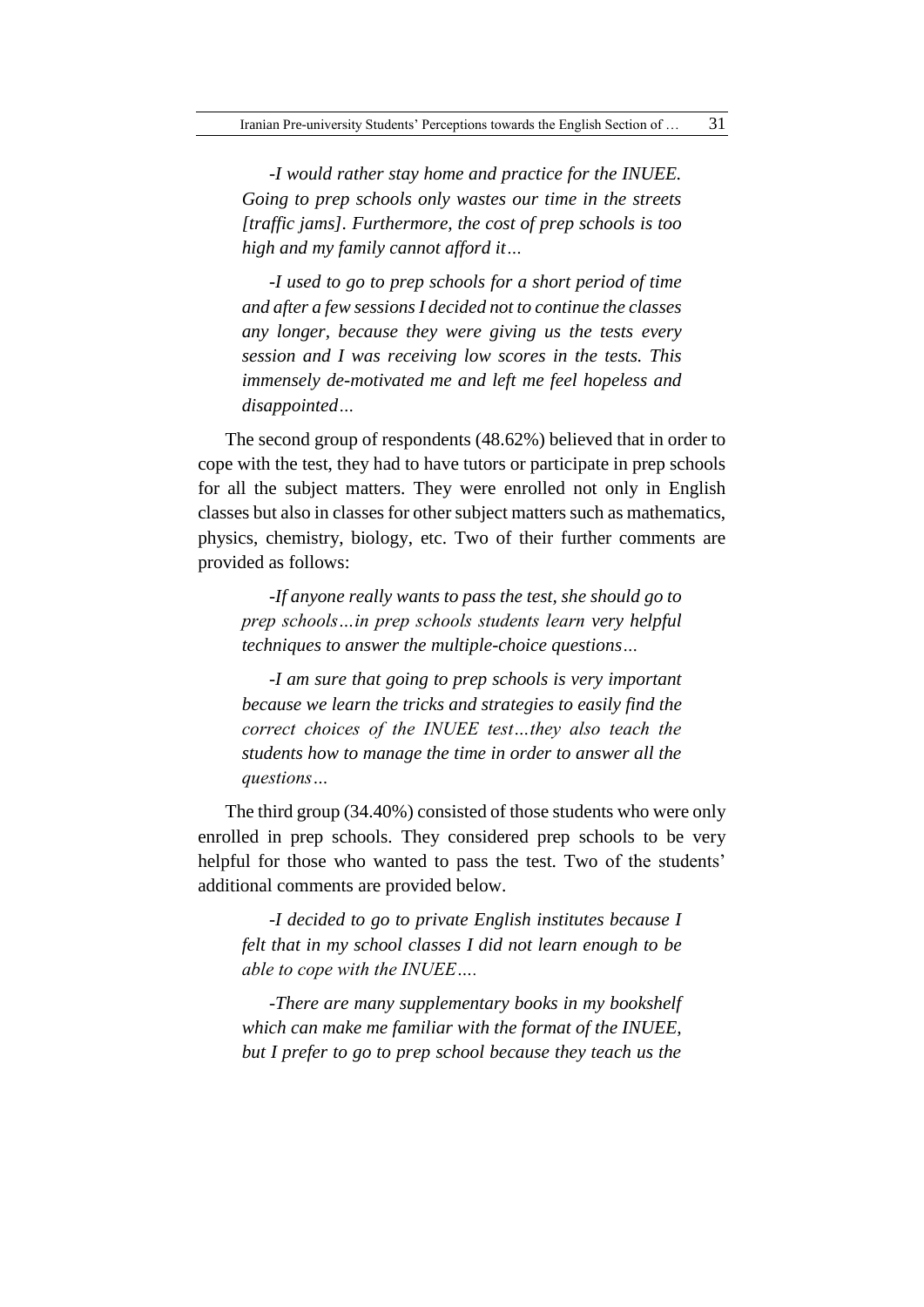*shortest possible way of guessing the answers…sometimes we can guess the answers even without understanding the questions.*

# **Purposes of the INUEE**

In their questionnaire, the students were asked about their awareness concerning the INUEE. They were asked whether they knew how the INUEE looked like and which skills would be tested in it. Except 12 students who left the questions blank and 5 of the respondents whose answer was "NO," the rest of the students (n=201) indicated that they were all familiar with the test. The students were also asked about the chief aim of the INUEE. Most of the respondents seemed to believe that the quintessential philosophy behind creation and administration of the INUEE was to evaluate student's rote-memorization ability. Being given three options to choose from among, the students decided on the purpose of the INUEE as presented in Table 2.

|  | Table 2 Purposes of the INUEE |  |  |
|--|-------------------------------|--|--|
|--|-------------------------------|--|--|

|                                                      | Frequency | Percentage |
|------------------------------------------------------|-----------|------------|
| academic<br>to evaluate student's<br>competence      | 54        | 24.77%     |
| evaluate<br>student's<br>To<br>rote-<br>memorization | 149       | 68.34%     |
| to choose intelligent students                       | 15        | 6.88%      |

Below are two sample notes by the respondents in their questionnaires:

*-I think the INUEE evaluates students' scientific ability, so it is very hard to pass the INUEE for those who only memorize their lessons….those students who have learned well can pass the INUEE successfully…*

*-In my idea, most of the candidates who passed the INUEE had learned some tricks and strategies to answer multiple-choice questions….they passed it because they*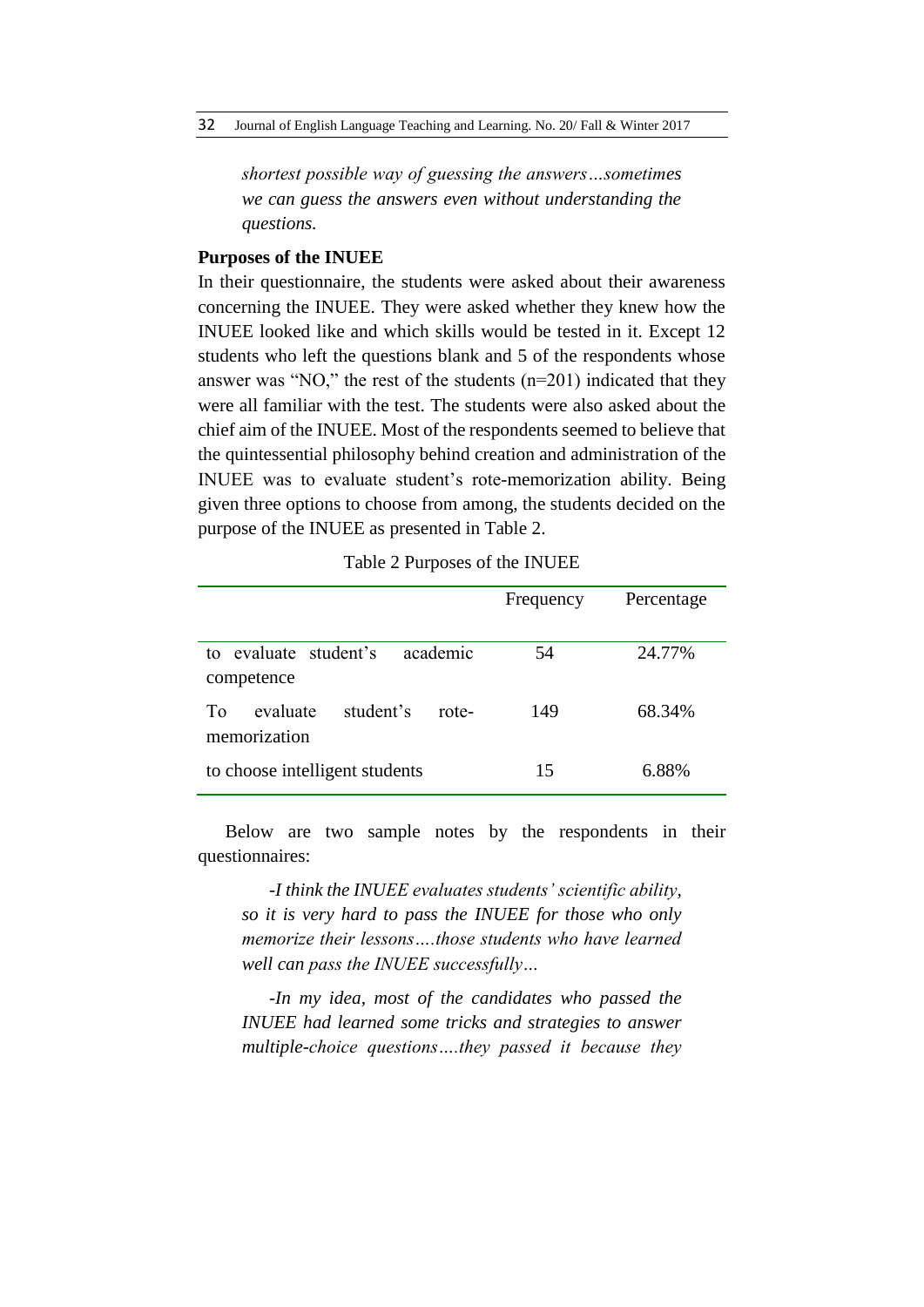*knew those techniques, not because they knew more than those who failed.*

Comparison of the students' viewpoints about the purpose of the INUEE revealed that over two-thirds of the students viewed the INUEE's primary function as evaluating students' rote-memorization ability, which could be an indication that the students' perception towards the INUEE was negative.

# **INUEE and Communicative Competence**

The students were asked whether they considered the INUEE a valid test to evaluate their communication ability in English. The information related to the students' perceptions towards the capacity of the INUEE in evaluating communicative abilities are illustrated in Table 4.3 below.

|                          | Frequency | Percentage |
|--------------------------|-----------|------------|
| <b>Strongly Disagree</b> | 121       | 55.04%     |
| Disagree                 | 88        | 40.36%     |
| Agree                    | 9         | 4.12%      |
| <b>Strongly Agree</b>    | 0         |            |

Table 3 INUEE and Communicative Competence

As shown by Table 3, an overwhelming majority of the students either *disagreed* (40.36%) or *strongly disagreed* (55.04%)with the idea that the INUEE could evaluate their communication ability in English. They pointed out that neither their pre-university textbook nor the INUEE did encourage them to improve their communicative skills. From among 218 students only 4.12% of the students believed in the capacity of the INUEE for evaluating communicative abilities. Below are the two sample quotations written in the open-ended part of students' questionnaires:

*-In our English classes we never practice speaking skill. We do not have any exercise in our books to help us learn to speak and make communication. I cannot speak in English at all; I like to learn English for communication not for the exam.*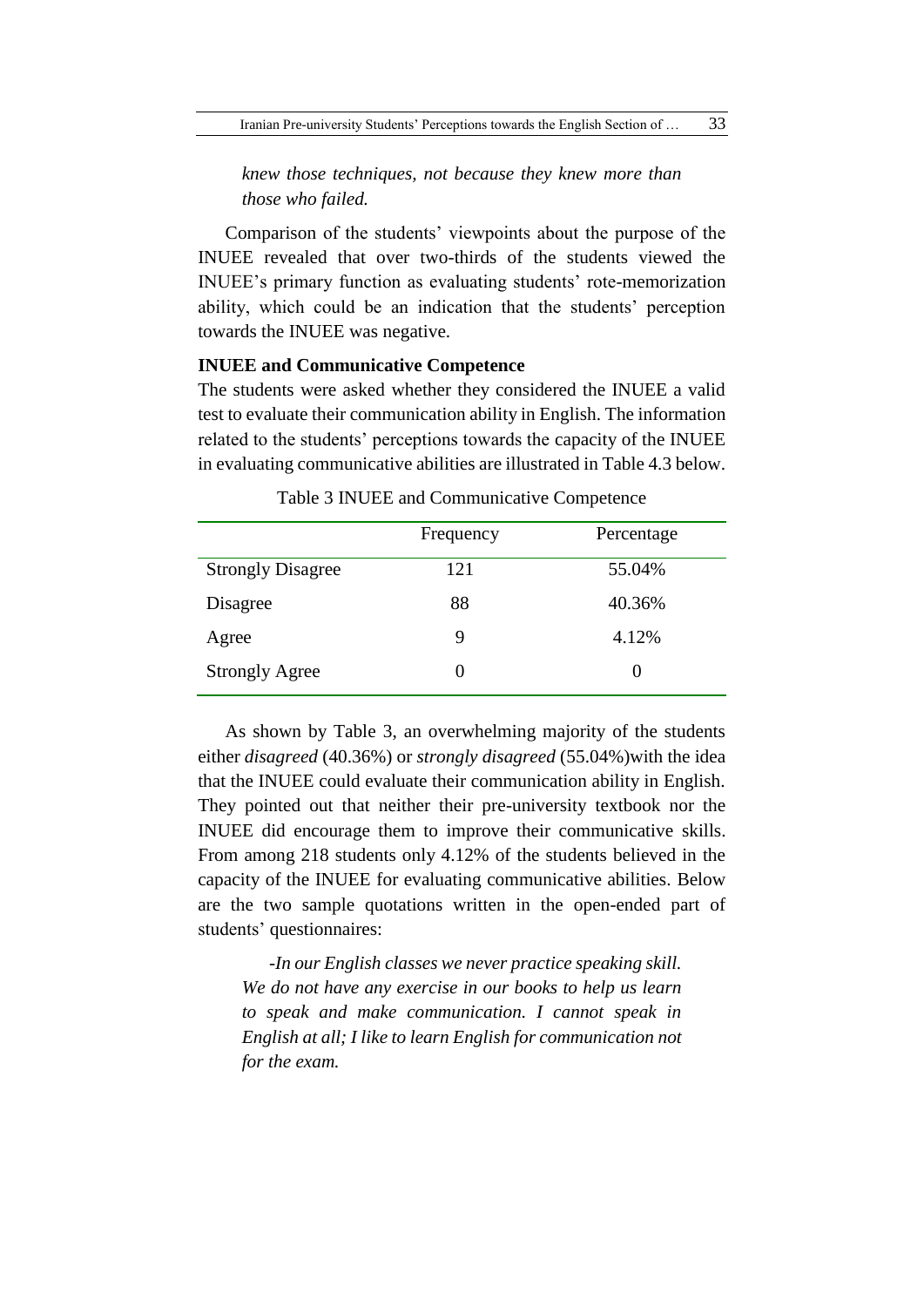*-The INUEE only encourages us to memorize vocabulary and grammar. In the INUEE sample tests, I have never seen any question related to listening or speaking skill. …the INUEE samples focus on grammar, vocabulary, and reading comprehension.*

The findings demonstrate that almost all of the students doubted the validity of the INUEE to evaluate their communicative competence. This clearly shows that the majority of students perceived the INUEE as a test designed to evaluate abilities other than their communicative skills.

# **INUEE and English knowledge**

Students were inquired as to whether the INUEE had affected their English learning positively or not. As illustrated by Table 4, most of the respondents either *disagreed* (31.6%) or *strongly disagreed* (42.66%) that the INUEE had enriched their knowledge of the English language. From among 218 students, 14.7% of students *agreed* and 11% of them *strongly agreed* that the INUEE had enriched their English knowledge and encouraged them to learn English.

|                          | Frequency | Percentage |
|--------------------------|-----------|------------|
| <b>Strongly Disagree</b> | 93        | 42.66%     |
| Disagree                 | 69        | 31.6%      |
| Agree                    | 32        | 14.7%      |
| <b>Strongly Agree</b>    | 24        | 11%        |

Table 4 INUEE and English Knowledge

Two sample quotations from the student's questionnaires about the role of the INUEE in improving the students' English language knowledge are presented below.

*-I feel that my grammar knowledge has improved and I have added to the number of my [English] words since I started the pre-university period because I have to learn them if I want to pass the INUEE and enter university.*

*-I am not very sure that I would manage to do well in the English section of the INUEE this year, because I seem*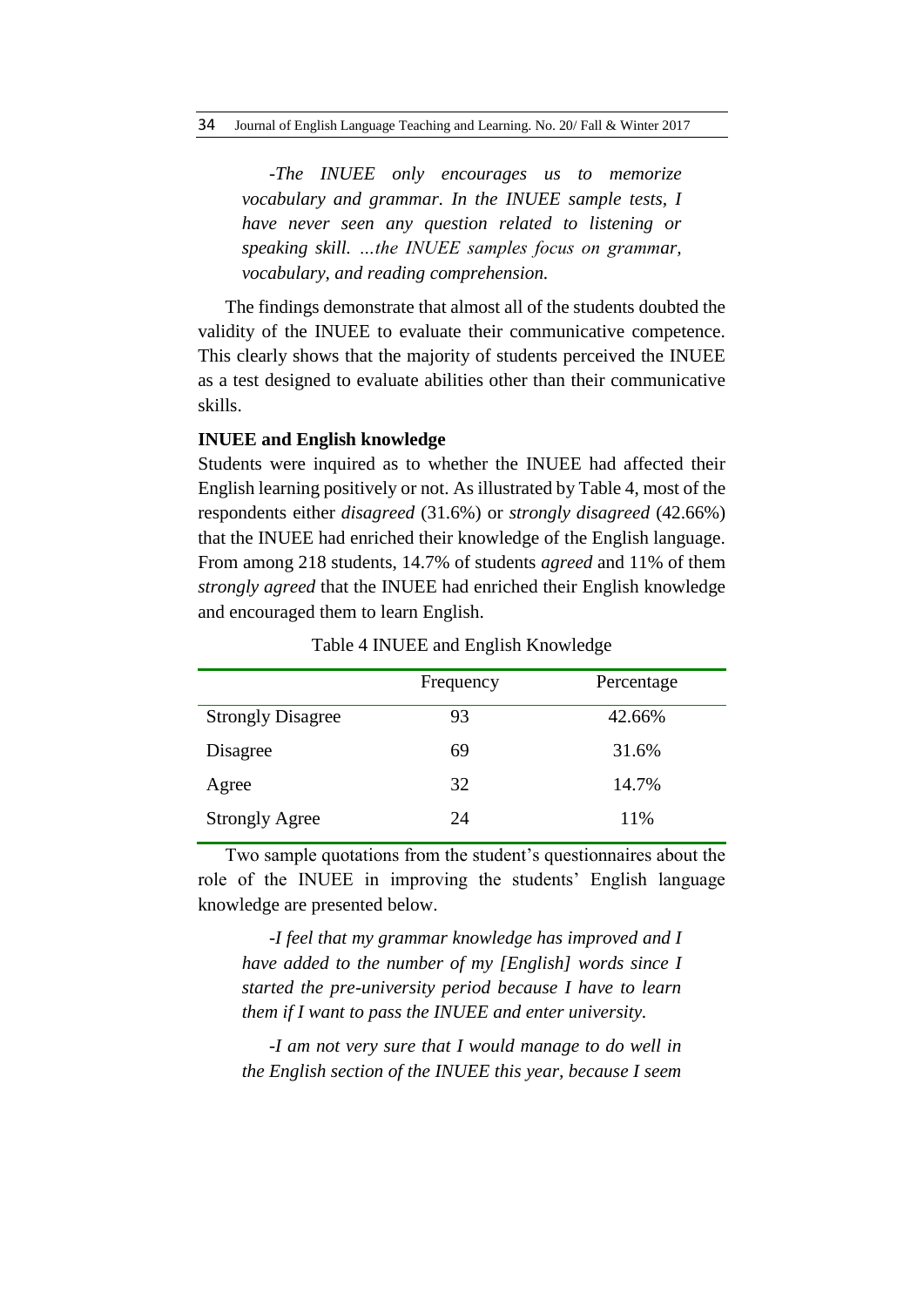*to have forgotten many of the words and grammar points that I used to know…since I don't learn English at school out of interest, I tend to forget it easily….Actually, I like English very much but I do not like it when I have to study it for the INUEE or other English exam…*

|                          | Frequency | Percentage |
|--------------------------|-----------|------------|
| <b>Strongly Disagree</b> | 110       | 50.45%     |
| Disagree                 | 78        | 35.77%     |
| Agree                    | 22        | 10.09%     |
| <b>Strongly Agree</b>    | 8         | 3.66%      |

Table 5 INUEE and English Proficiency

As clearly illustrated by Table 5, the majority of the students did not perceive the INUEE as having any positive effect on enhancement of their English proficiency. Two of the further comments provided by the responding students are as follows.

*-I think the INUEE is not having a good and positive role in our learning…it does not improve our English knowledge. It only forces us to practice English for some time and then forget whatever we have learned because we only memorize the words and grammatical structures for the test, not for learning.*

*-I think the INUEE increases our English proficiency because I have memorized many words. I have memorized many words in my pocket dictionary for the INUEE…if it was not for the test, I might never memorize those words… I know the synonyms and antonyms of the words I have learned…*

# *INUEE and Motivation*

Students were also asked about the role of the INUEE in increasing their motivation toward English learning. They were enquired as to whether this high-stakes test had motivated them to study English or not. The majority's answers turned out to be in sharp contrast with those of the minority (as presented in Table 6 below). Whereas a majority of the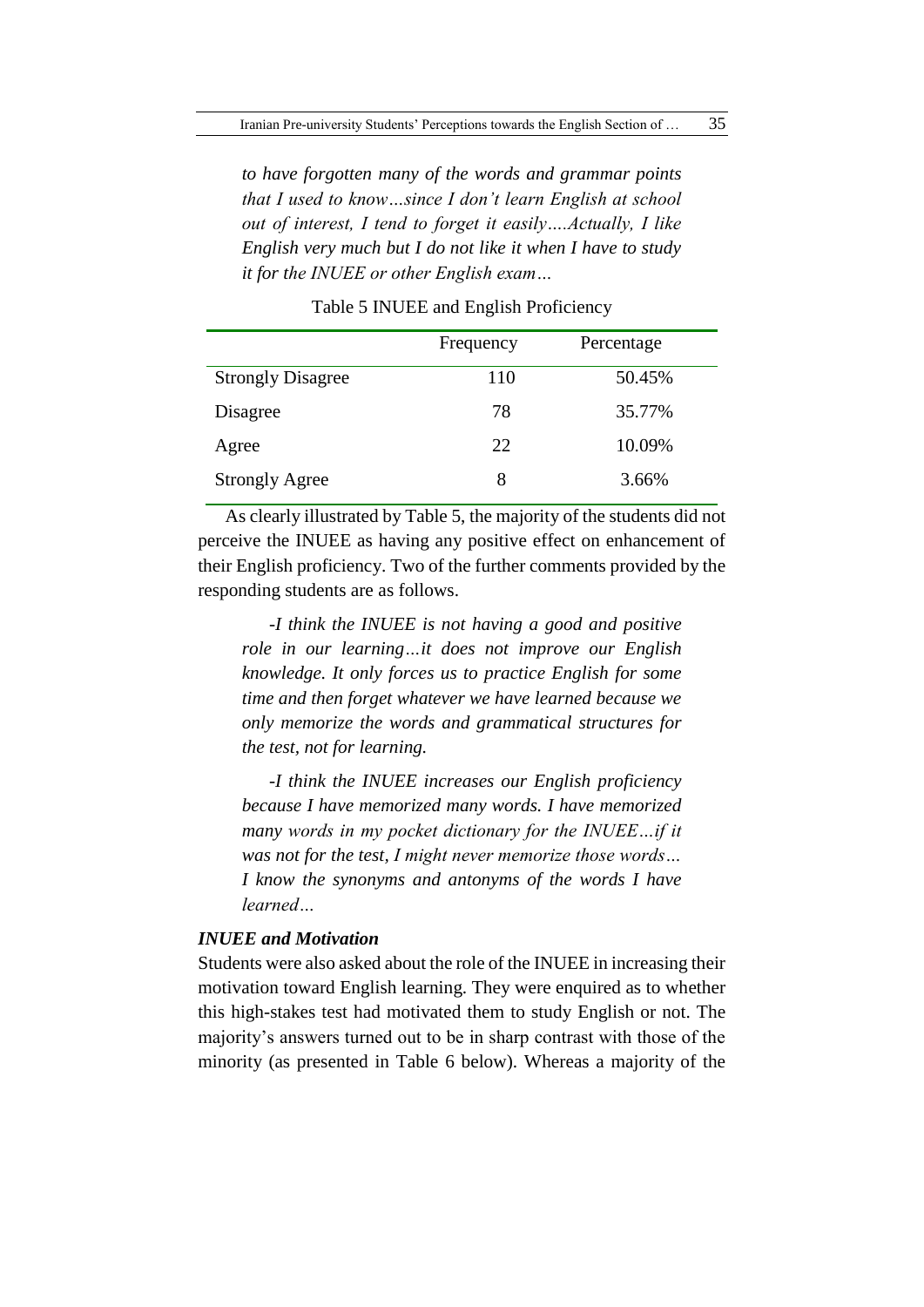respondents ruled out the motivating role of the INUEE (56.3% of them *strongly disagreed* and 24.3% *disagreed* that the INUEE had motivated them to study English), 10.6% and 8.7%, respectively, *agreed* and *strongly agreed* with the idea that the INUEE had motivated them to learn English.

|                          | Frequency | Percentage |
|--------------------------|-----------|------------|
| <b>Strongly Disagree</b> | 123       | 56.3%      |
| Disagree                 | 53        | 24.3%      |
| Agree                    | 23        | 10.6%      |
| <b>Strongly Agree</b>    | 19        | 8.7%       |

Table 6 INUEE and Motivation

It is worth stating that some of those students who *disagreed* or *strongly disagreed* with the motivating role of the INUEE further highlighted that they had always been subjected to a heavy burden of psychological pressure caused by the INUEE, which rendered English learning a tiring and tormenting experience to them. They mentioned a variety of reasons for the 'non-motivating' role of the INUEE. Two sample quotations are provided below:

*All the questions of the INUEE are multiple-choice type, so everyone only wants to learn test-tackling tricks rather than English itself. Learning English is not an end, and the main goal is to pass this life-changing test. For now what is important for me is passing the INUEE...* 

*In our English classes, it is only the teacher who speaks all the time…we rarely participate in class activities…she is always worried about the limitation of the class time…she usually writes the INUEE sample tests on the board and she herself provides their answers. Our only duty is to listen and write down the important notes.*

Overall, the majority of the participants did not view the INUEE as a motivator to learn English. Juxtaposing Table 6 with the additional comments provided by some of the students, one may deduce that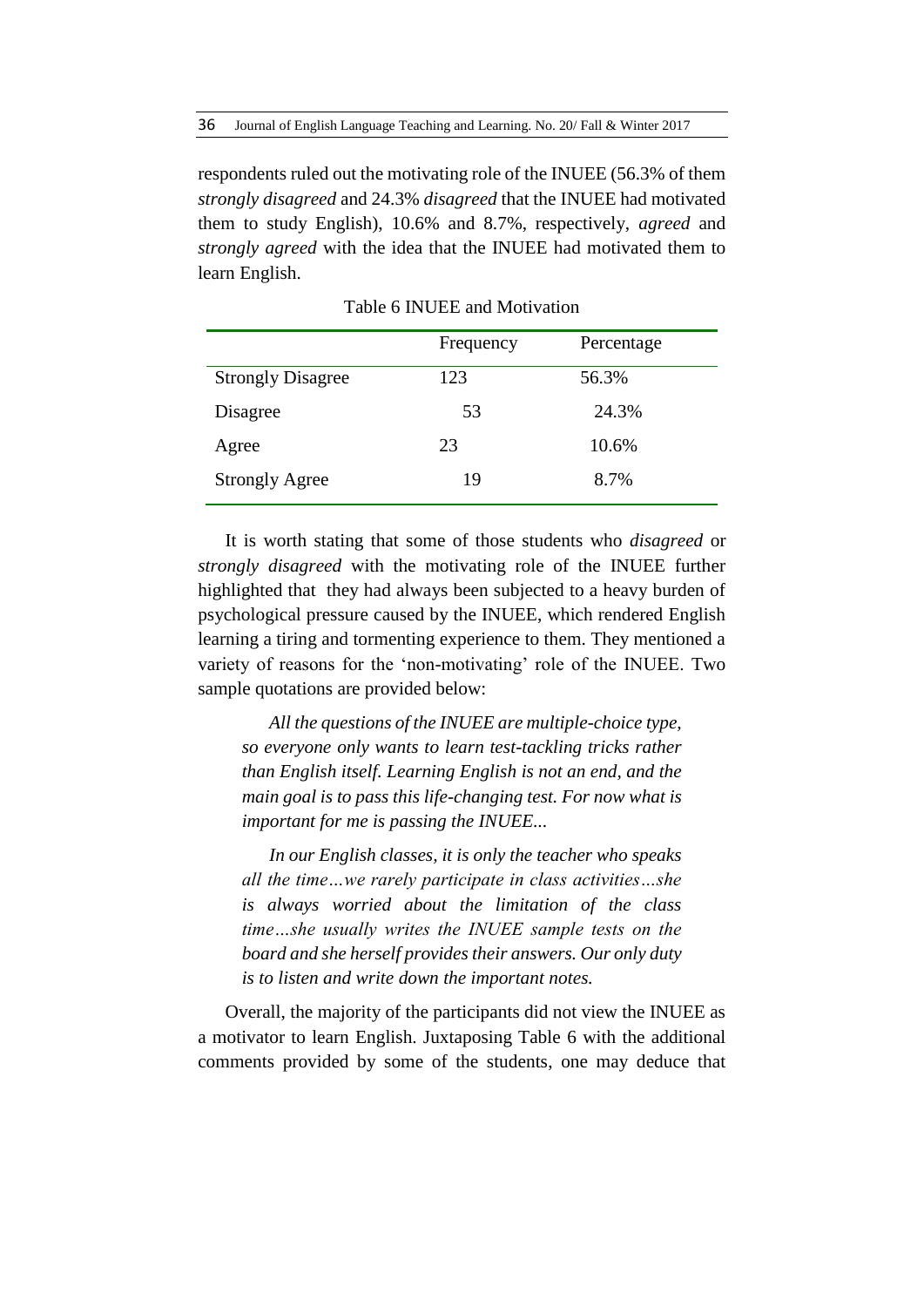students hardly felt motivated to learn English for itself, but rather they had a strong motivation to pass the INUEE and enter university.

# **Students' Willingness to be Tested**

In reaction to the statement '*I like being tested on my knowledge',* as shown in Table 7 below, 31.65% and 23.85% of the students *agreed* and *strongly agreed* respectively to be tested on their knowledge. In their further comments, some of them mentioned that, on the one hand, getting their knowledge tested would help them realize in which areas they would need to practice more and one the other hand, it would be a way to screen the weak and strong students with regard to their academic knowledge. In contrast the other respondents who either *disagreed* (17.88%) or *strongly disagreed* (26.6%) with the abovementioned statement commented that they did not like being tested because studying for the test would increase their level of stress and anxiety.

#### Table 7 Students' Willingness to be Tested

|                          | Frequency | Percentage |
|--------------------------|-----------|------------|
|                          |           |            |
| <b>Strongly Disagree</b> | 58        | 26.6%      |
| Disagree                 | 39        | 17.88%     |
| Agree                    | 69        | 31.65%     |
| <b>Strongly Agree</b>    | 52        | 23.85%     |

Here are two sample additional comments by the respondents:

*-Repeated tests make us be grade-conscious…test forces us into cramming and memorizing the points only for a short period of time…I hate English and I think our teacher's wrong way of teaching and her very frequent tests are responsible for my negative feeling.*

*-I agree with the idea of testing and evaluating students, but I think testing English does not mean only testing grammar, vocabulary or reading. Other English skills*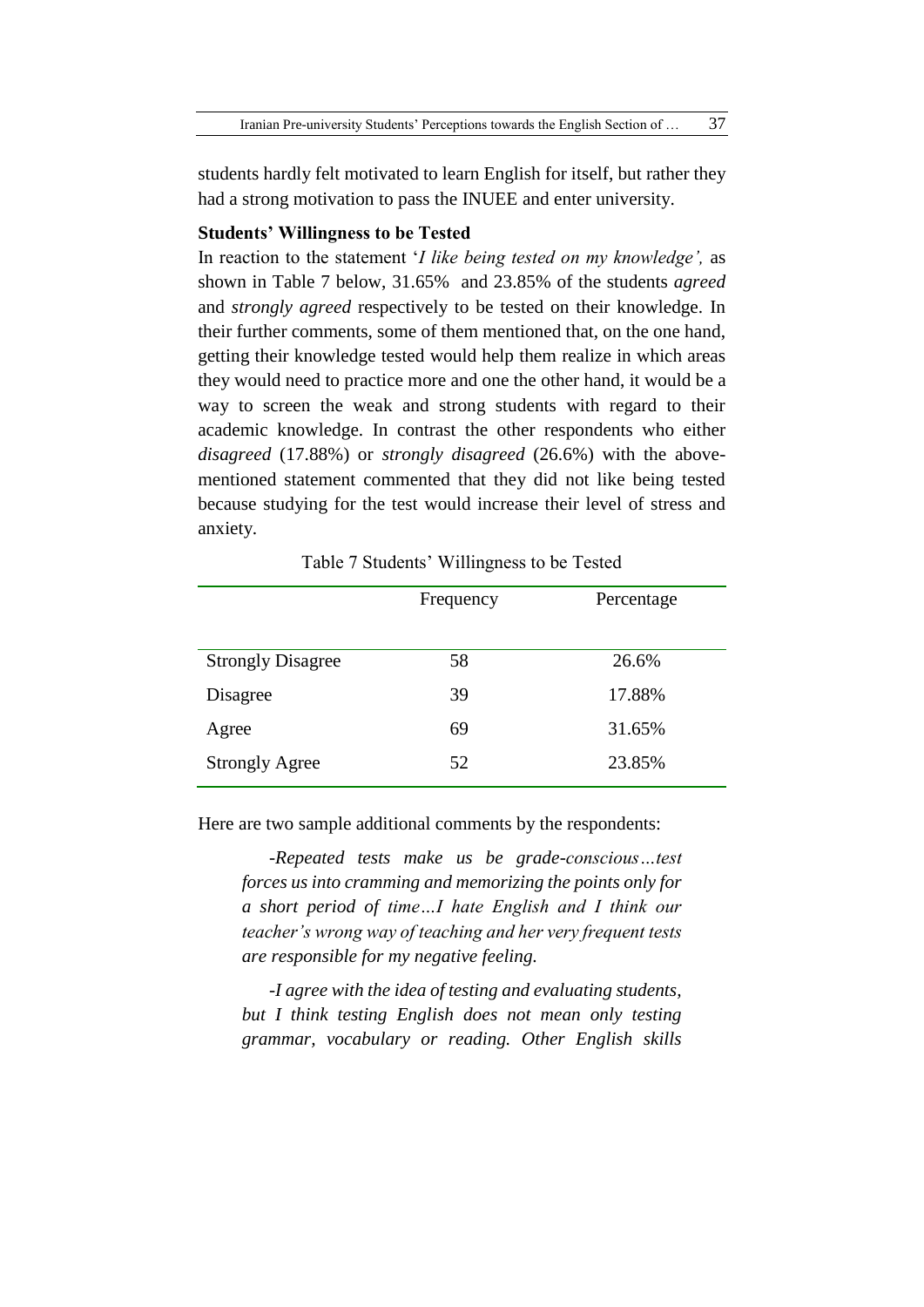*should be taught and be tested in order to help us find out whether we have had any progress in our learning or not.*

# **INUEE and Anxiety**

As clearly shown in Table 8 below, there was a considerable discrepancy between the reactions of the respondents towards the statement of '*I feel pressure and anxiety about the INUEE.'* An overwhelming majority of the students *strongly agreed* (54.12%) and *agreed* (33.48%) that the INUEE put them under a lot of psychological pressure and anxiety. In contrast, only 10.55% of students *disagreed* and 1.83% of students *strongly disagreed* with the idea that the INUEE was a cause of stress and anxiety. The data clearly indicates that almost 90% of the students were subjected to the psychological pressure and anxiety caused by the INUEE.

|                          | Frequency | Percentage |
|--------------------------|-----------|------------|
|                          |           |            |
| <b>Strongly Disagree</b> | 4         | 1.83%      |
| Disagree                 | 23        | 10.55%     |
| Agree                    | 73        | 33.48%     |
| <b>Strongly Agree</b>    | 118       | 54.12%     |

Table 8 INUEE and Anxiety

Here are two sample comments provided by the students in the questionnaires:

*-I am under an unimaginable stress for the INUEE.... If I fail the INUEE, it will affect my siblings' motivation very badly. I don't want to let them down...My parents have in fact pinned down all their hopes on me. I am the oldest child and I should set a successful example for my other siblings. If, for any reason, I fail the INUEE, my parents will lose their hopes and will be disappointed...*

*-Sometimes my stress gets out of my hand and I become very aggressive and bad-tempered at home. The stress of*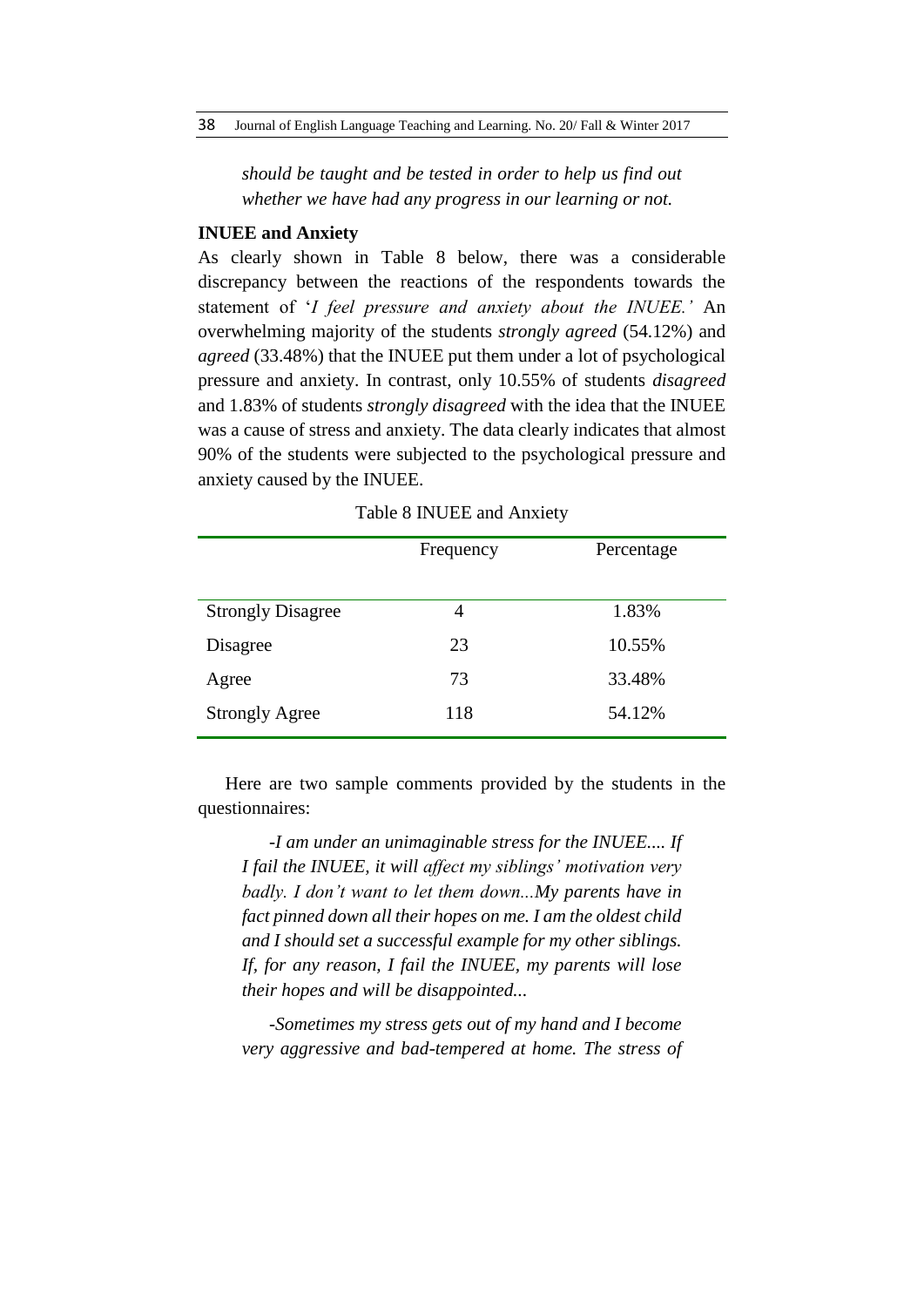*the INUEE affects my body and mind and sometimes I experience unexplained aches and pains in my body.*

The students were asked whether the INUEE forced them to study English. As shown by Table 9, a clear majority of the students reported to have felt forced to study English.

|                          | Frequency | Percentage |
|--------------------------|-----------|------------|
| <b>Strongly Disagree</b> | 15        | 6.88%      |
| Disagree                 | 21        | 9.63%      |
| Agree                    | 47        | 21.55%     |
| <b>Strongly Agree</b>    | 135       | 61.92%     |

Table 9 INUEE Forces Students to Study English.

Two sample quotations of the students are provided below.

*I can say the INUEE forces me to study English, but this studying is not out of interest...sometimes it is very boring to study something without a true interest and motivation....I have to study English because I need it to pass the test.* 

*I like to study English for fun only. I hate it when I have to analyse the grammatical structures and answer multiplechoice questions: the way our teachers deal with English in our classes; there is no other choice...*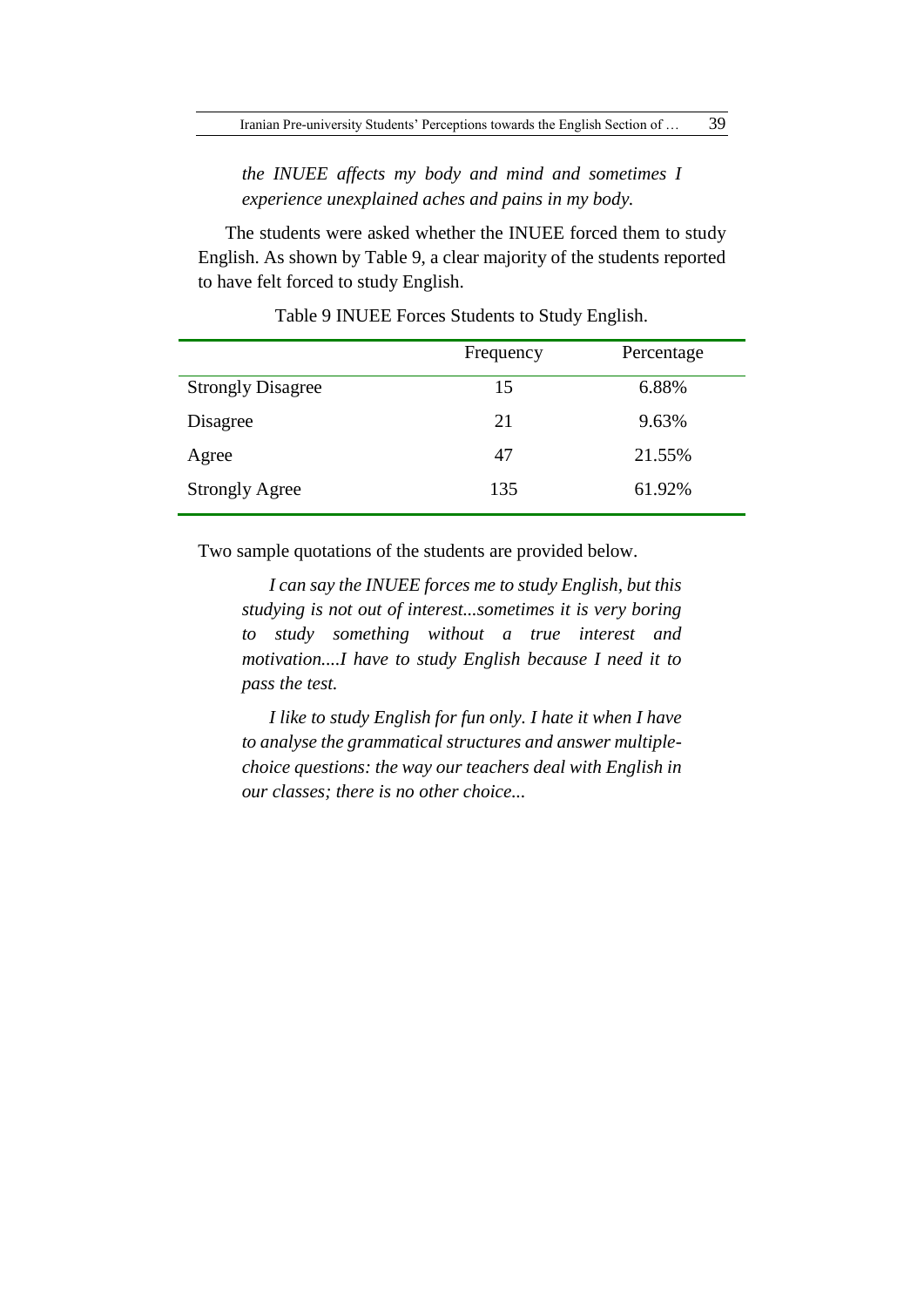#### **INUEE: To Change or Not to Change?**

Except 39 students (17.88%) who believed that there should be no INUEE for entering universities, the other 170 respondents (77.9%) supported the idea that INUEE was a necessary mechanism of selecting the entrants to universities; nevertheless, they expressed their discontent with the existing format and contended that some fundamental changes were required to be made. From among the 170 students (in favor of the INUEE), 118 students *strongly agreed* (54.12%) and 35 students *agreed* (16.05%) that the INUEE needed to be changed. Small percentages of students *disagreed* (7.79%) *and strongly disagreed* (4.12%) with the introduction of any kind of change into the INUEE.

| Frequency | Percentage |
|-----------|------------|
|           |            |
| 9         | 4.12%      |
| 17        | 7.79%      |
| 36        | 16.5%      |
| 118       | 54.12%     |
|           |            |

Table 10 Change of the INUEE

Two of the students' additional comments in their questionnaires are provided below.

*-The INUEE determines the students' future and destiny within a few hours… It is very difficult to enter universities. Some students are very smart and talented, but they cannot perform well when it comes to the INUEE with its multiplechoice format….*

*-I think the INUEE is not a good evaluator of the students' capabilities….It cannot put right people in the right places….Many of the students end in fields of study in which they are not interested at all, which means wasting the talents. This in turn could have negative consequences for the future career of the person as well as the society*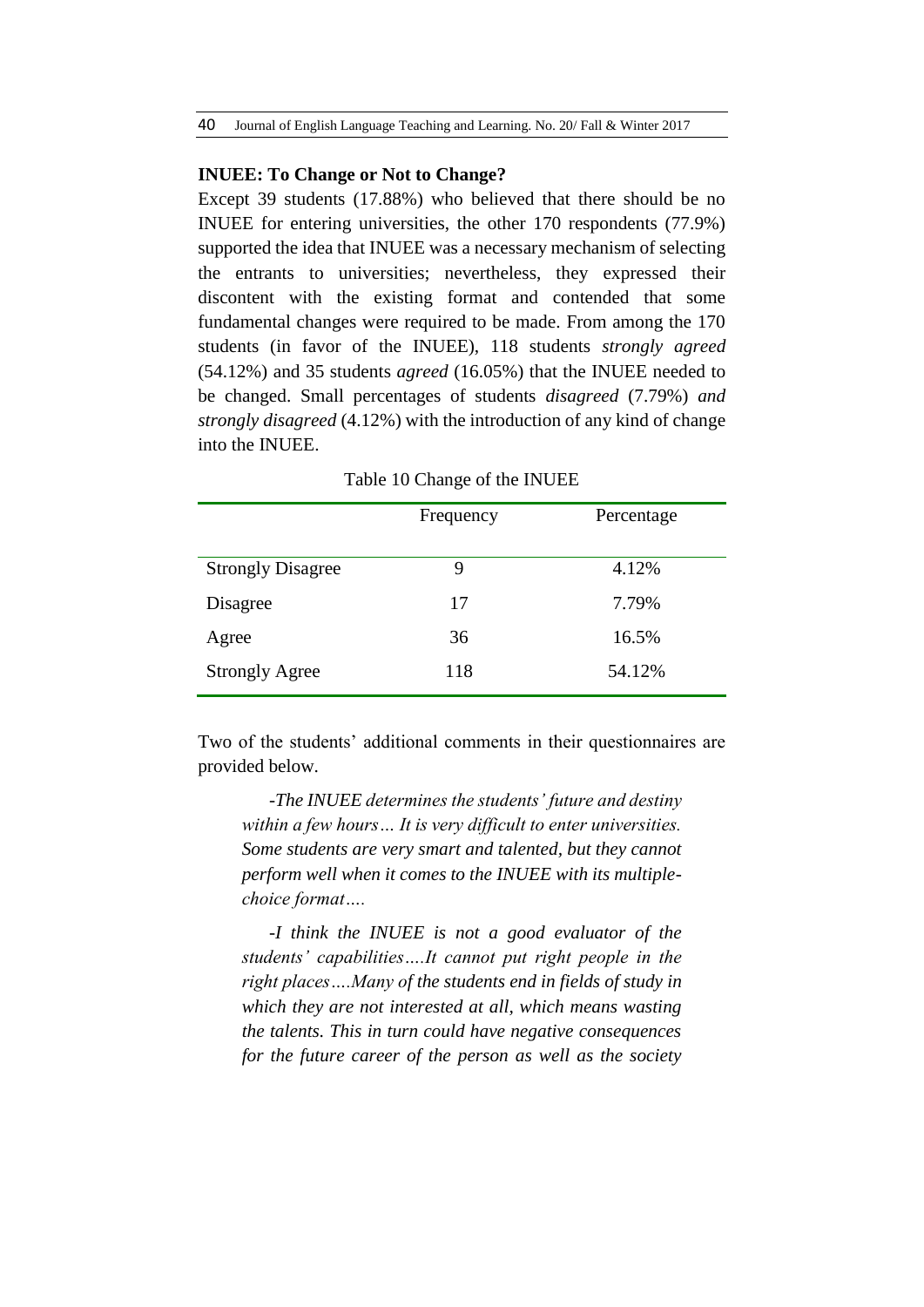*because students feel they are forced into studying in a particular field or having a career in which they have no interest.*

As mentioned above, the majority of the students agreed that the INUEE ought to be kept as an evaluating mechanism; nevertheless, they criticized the INUEE's existing system of assessment. They argued that having multiple-choice type of questions has made the test prone to cheating, chance, and memorization. Therefore, it would be better to add *production* types of questions (as opposed to *recognition* type) for those candidates who have problem in answering multiple-choice questions.

|                                           | Frequency | Percentage |
|-------------------------------------------|-----------|------------|
| I would like to continue studying English | 152       | 69.72%     |
| I would not study English any more        | 43        | 19.72%     |

Table 11 INUEE and Studying English

As Table 11 illustrates, most of the students would like to continue studying English even if there were no INUEE. From among 218 students, 23 students left the question blank and did not answer the question.

# **Discussion**

Overall, the findings of the study indicated that the students' perceptions towards the INUEE were mixed: positive and negative. The students with positive attitudes perceived it as a test capable of evaluating the university applicants' academic knowledge as well as a factor prompting the students to intensify their efforts to study English. Although such a positive perception of the INUEE by a high percentage of the students (i.e., 42.18%) could be seen as a point of strength for the test, a scrutiny of the additional comments of the students revealed that they predominantly construed 'academic knowledge' as somehow equivalent to their level of vocabulary and grammar knowledge. Disregarding language in its communicative sense, most of the students seemed to see the lexico-grammar as the sole key to cope with the English section of the INUEE. To most of the respondents, knowing a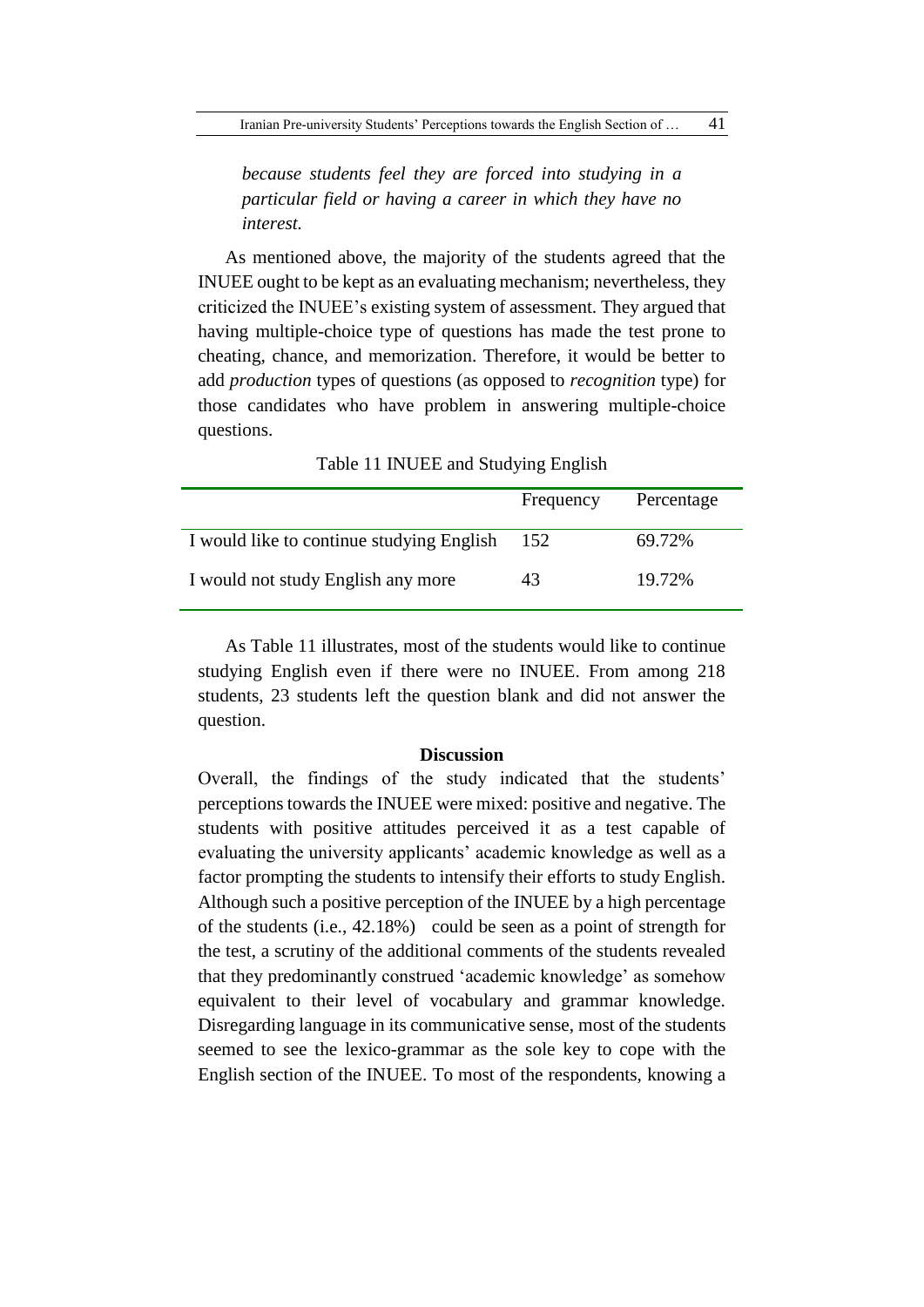long list of vocabulary by heart coupled with a 'good' knowledge of English grammar rules was obviously a strong parameter determining their success in the test. It is a truism that despite its popularity among the respondents, such a conception of language learning has long been questioned. Glasser and Bassok (1989) asserted that language learning should be seen as a constant process of interpretation and construction of meaning, rather than an act of memorizing discrete pieces of information, each piece independent of the others.

In addition, a clear majority of the students *strongly agreed* and *agreed* that the INUEE forced them to intensify their efforts towards studying English, although the interpretation of the word "force" among the students was conspicuously variable. Those with a positive interpretation argued that they would not have been studying English at all if there had been no 'force'. Given the socio-contextual status of the English language in Iran, the positive role ascribed by the students to the forcible role of the INUEE sounds plausible. In fact unlike ESL contexts (e.g., India and Malaysia) where English has permeated the very fabric of society and carries a high instrumental value and communicational function, English is regarded as a foreign language (EFL) in Iran (Yarmohammadi, 2005) where it is seldom used in the wider context of society and the use of the language is almost limited to English classes at schools. Hence, it could be argued that even if the INUEE fails to follow communicative purposes, it at least has had the positive role of engaging the students with English in one way or another.

On the other hand, the respondents whose interpretation of the INUEE's forceful role was negative contended that the test intensified their tendency to cram for the test. They reported that as the test date got closer and closer, they tended to further intensify their efforts to memorize more vocabulary items and review through their grammar notes. The students also noted that they allocated a considerable amount of time for practicing test-taking tricks and strategies both in their classrooms and during their self-study at home. One plausible explanation for such a tendency among the students could be the influence of the INUEE on their learning behavior. Their language learning seemed to have been guided by the test. According to Bailey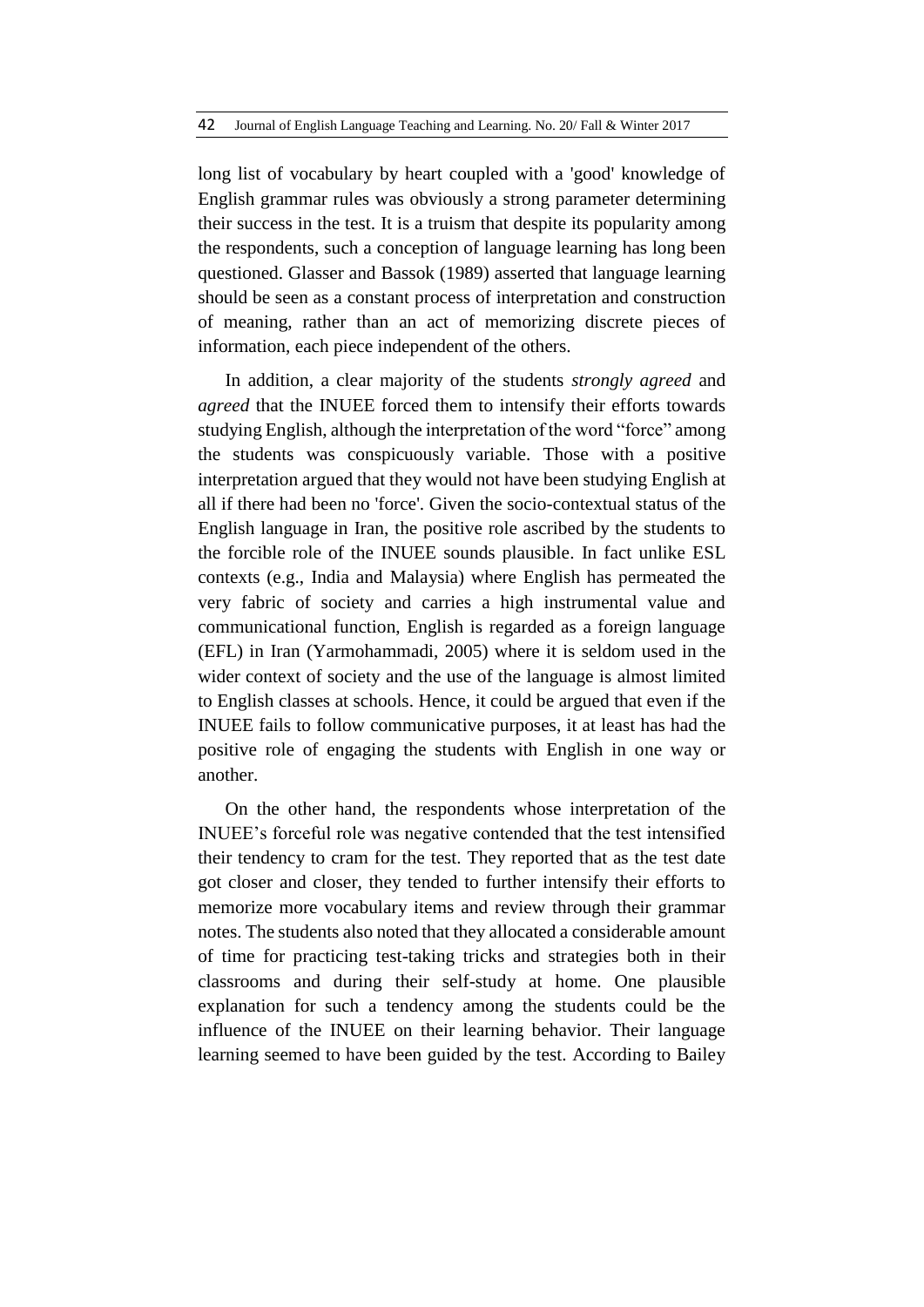(1996, p. 264), students' engagement in "studying vocabulary and grammar rules" and "applying test-taking strategies" could be an indication of the washback effect of tests on learners. In addition, some of the students stated that they would skip some of the classroom sessions for the "unimportant" subject matters of the INUEE (e.g., geology with the weighting of 0) and instead would spend their time on other subject matters such as English which has the weighting of 2. According to Bailey (1996), skipping classes to study for the test could be a sign of negative washback effect of the test.

Many of the students perceived the test to be incapable of evaluating their English knowledge and communicative ability. The INUEE was mainly viewed as a test which majorly tested the learners' rotememorization ability, and a formidable exam which put the students under a great deal of stress and psychological pressures. In their questionnaires, most of the students reported that the INUEE had negative implications on their health and lives ranging from eliminating their entertainments and disrupting their eating habits to slashing their sleeping hours. Other researchers (e.g. Huang, 2002; Shih, 2006, 2007; Shohamy, 1996) have reported high levels of stress and anxiety induced by high-stakes tests which lead to negative washback.

As far as the INUEE is concerned, apart from the high-stakes nature of the exam which could naturally make it somewhat formidable to the students, the norm-referenced nature of the test as well as the scoreconsciousness prevailing among Iranian students (Hosseini, 2007) are the other factors intensifying the sense of competitiveness, and consequently anxiety among the candidates. Socio-contextually speaking, managing to get higher scores is equated with being more "knowledgeable" in Iran. Therefore, the process of teaching and learning is controlled by the grade pressure from society in general and parents, family, teachers, and classmates in particular. In addition to this, given the function of the INUEE as a 'bridge' to the higher education, score-consciousness is even further amplified in that failing to answer even one single question, a candidate may fall behind his/her rivals by a considerable margin. Similar cases of score-consciousness of the students about high-stakes tests in other contexts of education are recorded in the literature (Mizutani, 2009; Stewart, Gray & Pilcher,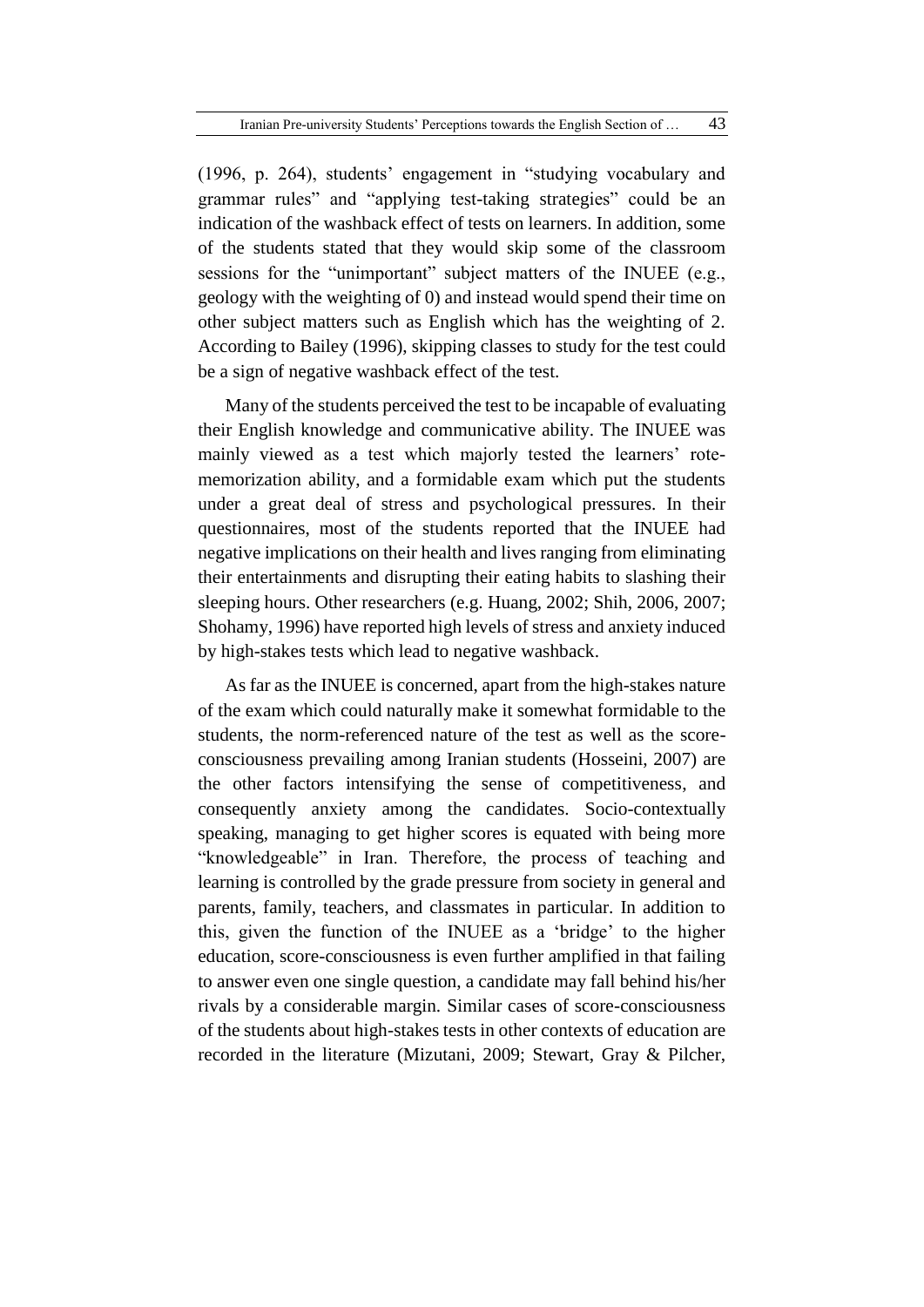2007). The studies found that the students' main concern was accumulating the credits rather than learning itself.

Students' anxiety towards the INUEE constitutes one of the important factors intensifying the negative washback effect of the test. The dominance of "culture of competition" on the micro-scale of families (parents) as well the macro-scale of the society is one of the major sources of stress and anxiety towards the test. The matter of the fact is that learning for the sake of genuine learning has given way to learning for the purpose of showing off the university 'degrees'. Obtaining university certificates under any circumstances and 'at any price' seems to be their first and main purpose of studying for the INUEE. English is viewed as a subject of high weightage on the INUEE, which could affect their final score and ranking on the test.

The test was also perceived to have poor validity. Over 70% of the students were in favor of making some modifications to the INUEE. The two most frequent themes extracted from the students' 'additional comments' were related to their complaints about the one-shot case testing procedure of the INUEE as well as its testing format. The respondents seemed to be seriously doubtful about the validity of the INUEE; they questioned the test's capacity of measuring their knowledge in the matter of a couple of hours and also complained that the monopolized use of multiple-choice test type in the INUEE was not only unfair, but also it could hardly reflect the students' genuine language ability. Many of the students argued that one's lack of familiarity with the so-called short-cut methods of coping with the multiple-choice questions could cost him/her failing the test despite being in possession of good language knowledge. They mostly viewed the INUEE as capable of gauging their rote-memorization skill rather than their communicative competence. According to Ewing (1998), focusing solely on multiple-choice test format could be seen as a limiting factor and a menace to authentic assessment. Making a paradigmatic distinction between psychometric testing paradigm and edumetric assessment paradigm, Farhady (2006) argued that the shortcomings of psychometric paradigm have prompted the theoreticians to abandon 'testing' in favor of 'assessment'. According to him, one of the most fundamental criticisms leveled against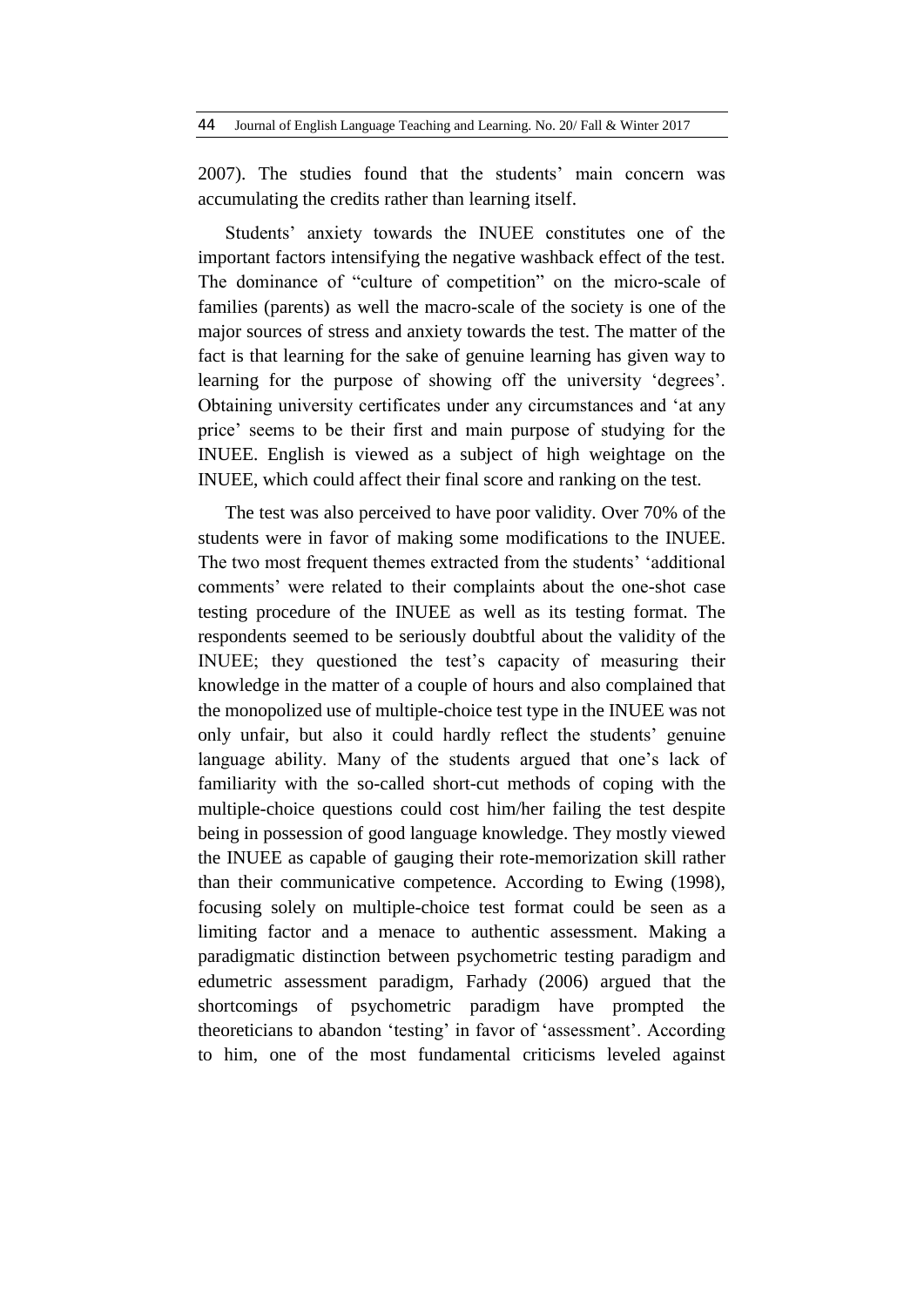psychometric testing paradigm has been its administration of one-shot case testing procedure and using multiple-choice tests.

# **Conclusion**

The study found that students held both positive and negative perceptions about the INUEE. All the students with either positive or negative views believed that what they needed to do at that juncture was to strive for the INUEE rather than to genuinely learn English, which could be an indication that the INUEE had a negative washback effect on learners' language learning. Peer competition augmented by the score-consciousness of the students and the INUEE itself as well as the norm-referenced nature of the test were obviously among the factors contributing to the negative washback effect of the test.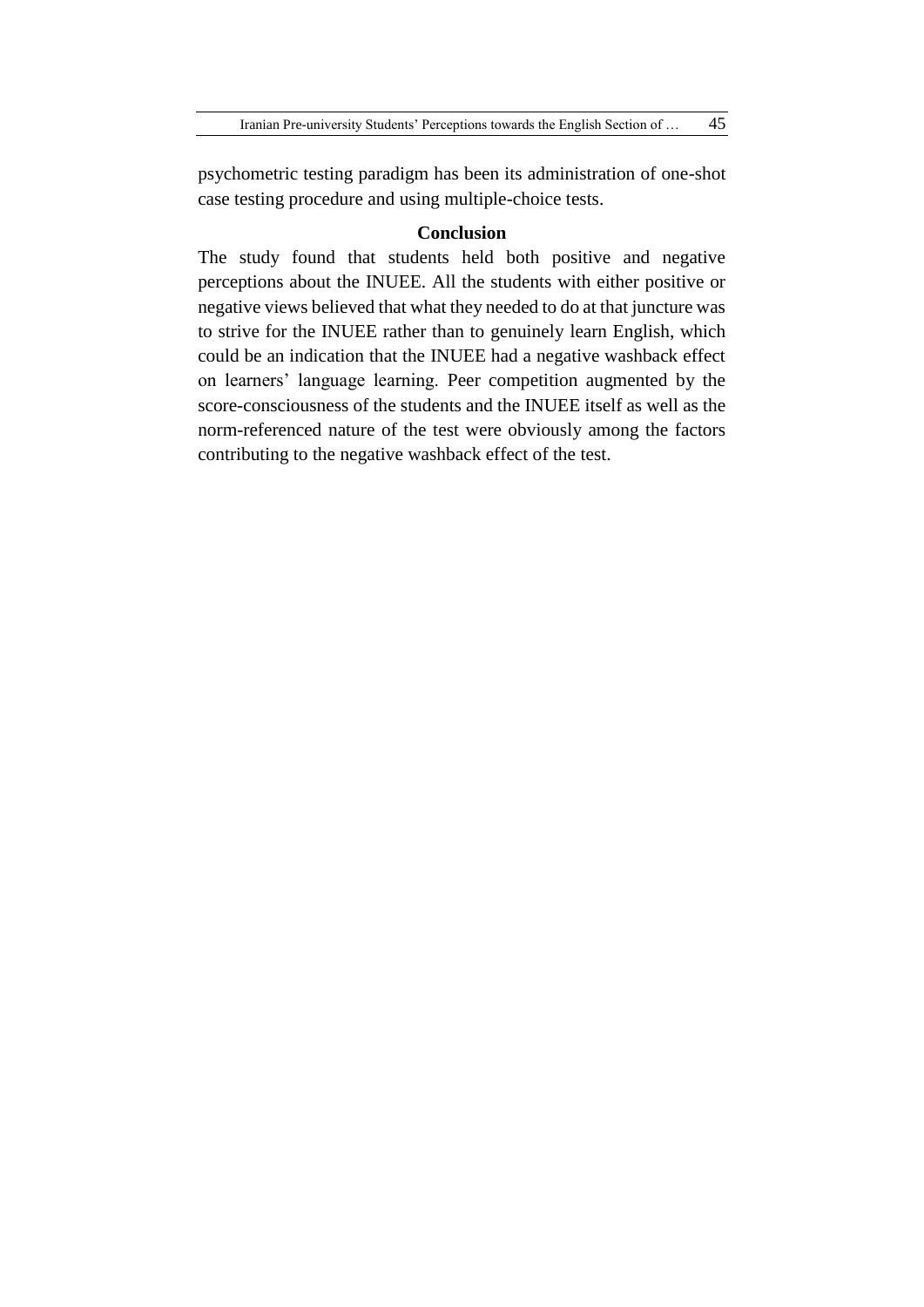#### **References**

- Alderson, C., & Wall, D. (1993). Does washback exist? *Applied Linguistics, 14*(2), 115 129.
- Bailey, K. (1996). Working for washback: a review of the washback concept in language testing. *Language Testing, 13(*3), 257–279.
- Bailey, K. (1999). Washback in language testing. *TOEFL monograph series*. Princeton, NJ: Educational Testing Service.
- Biggs, J. B. (1995). Assumptions underlying new approaches to educational assessment. *Curriculum Forum, 4*(2), 1–22.
- Biggs, J. B. (Ed.). (1996). *Testing: To educate or to select? Education in Hong Kong at the cross-roads*. Hong Kong: Hong Kong Educational Publishing.
- Cheng, L. (2004). The washback effect of a public examination change on teachers' perceptions toward their classroom teaching. In L. Cheng, Y. Watanabe & A. Curtis (Eds.), Washback in language testing: Research contents and methods (pp. 147-170). Mahwah, NJ: Lawrence Erlbaum.
- Ewing, S. C. (1998). Alternative assessment: popularity, pitfalls, and potential [Electronic version]. Assessment Update, 10, 1-2, 11-12.
- Farhady, H. (2006). Classroom assessment: A plea for change. *Twenty-five years of living with applied linguistics collection of articles* (pp. 47- 61).Tehran: Rahnama Publication.
- George, D., & Mallery, P. (2003). *SPSS for Windows step by step: A simple guide and reference. 11.0 update* (4th ed.). Boston: Allyn & Bacon.
- Glasser, R. &Bassok, M. (1989). *Learning theory and the study of instruction*. Pittsburgh: University of Pittsburgh.
- Ghorbani, M. R. (2008). The washback effect of the university entrance examination on Iranian English teachers' curricular planning and instruction. Iranian EFL Journal, Vol. 2.
- Hosseini, S. M. H. (2007). ELT in higher education in Iran and India: A critical review. *Language India: Strength for today and bright hope for tomorrow,* (*Vol. 7).*
- Hughes, A. (1993). Backwash and TOEFL 2000. Unpublished manuscript. UK: University of Reading.
- Huang, D. Y. (2002). *A preliminary study of CET-4 washback.* Unpublished MA thesis. Ermeishan: Southwest Jiaotong University.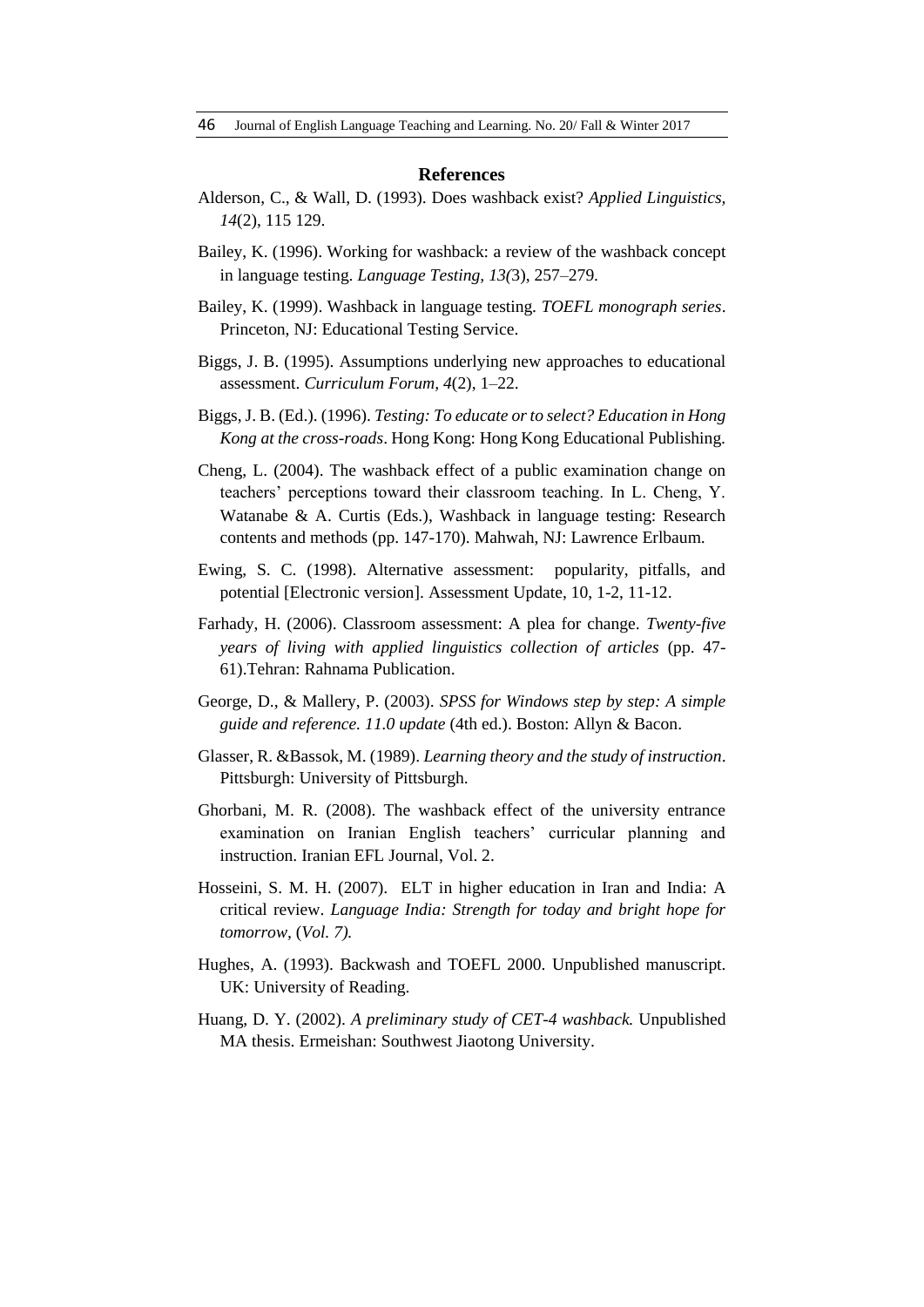- Hwang, H. J. (2003). *The impact of high-stakes exams on teachers and students: A washback study of the university entrance exam at the secondary school level in South Korea.* Master of Arts, Digital Dissertations. Quebec: McGill University.
- Li, X. (1990). How powerful can a language test be? Journal *of Multilingual and Multicultural Development,* 11 (5), 393-404.
- Lumley, T. & Stoneman, B. W. (2000). Conflicting perspectives on the role of test preparation in relation to learning. Hong Kong Journal of Applied Linguistics, 5(1), 50-80.
- Mahmoudi, L. & Abu Bakar, K. (2013) Iranian Pre-university English Teachers' Perceptions and attitudes towards the Iranian National University Entrance Exam: A washback study. International Journal of Education and Literacy Studies, 1 (2), 47-53.
- Mizutani, S. (2009). The mechanism of washback on teaching and learning.Unpublished PhD dissertation. Auckland: University of Auckland.
- Ozmen, K.S. (2011). Analyzing washback effect of SEPPPO on prospective teachers. The Journal of Language and Linguistic Studies, 7 (2), 24-52.
- Razmjoo, S. A. (2004). The impact of English section of the university entrance exam on the teaching of English in pre-university centers in Shiraz. Journal of Social Sciences and Humanities, 21(1)
- Reynolds, J. (2010). *An exploratory study of TOEFL students as evaluators of 'washback to the learners'*. Unpublished dissertation.University of Queensland.
- Salehi, H. & Salehi, Z. (2011). Washback effect of high-stakes tests on ICT usage: Teachers' perceptions. Australian Journal of Basic and Applied sciences, 5 (12).
- Salehi, H. & Yunus, Md. (2012). The washback effect of the Iranian universities entrance exam: teachers' insights. Jounal of Language Studies 12(2).
- Shih, C. (2006). *Perceptions of the general English proficiency test and its washback: A case Study at two Taiwan technological institutes.*  Unpublished PhD thesis. Toronto: University of Toronto.
- Shih, C. (2007). A new washback model of students' learning. *Canadian Modern Language Review, 64*, 135-162.